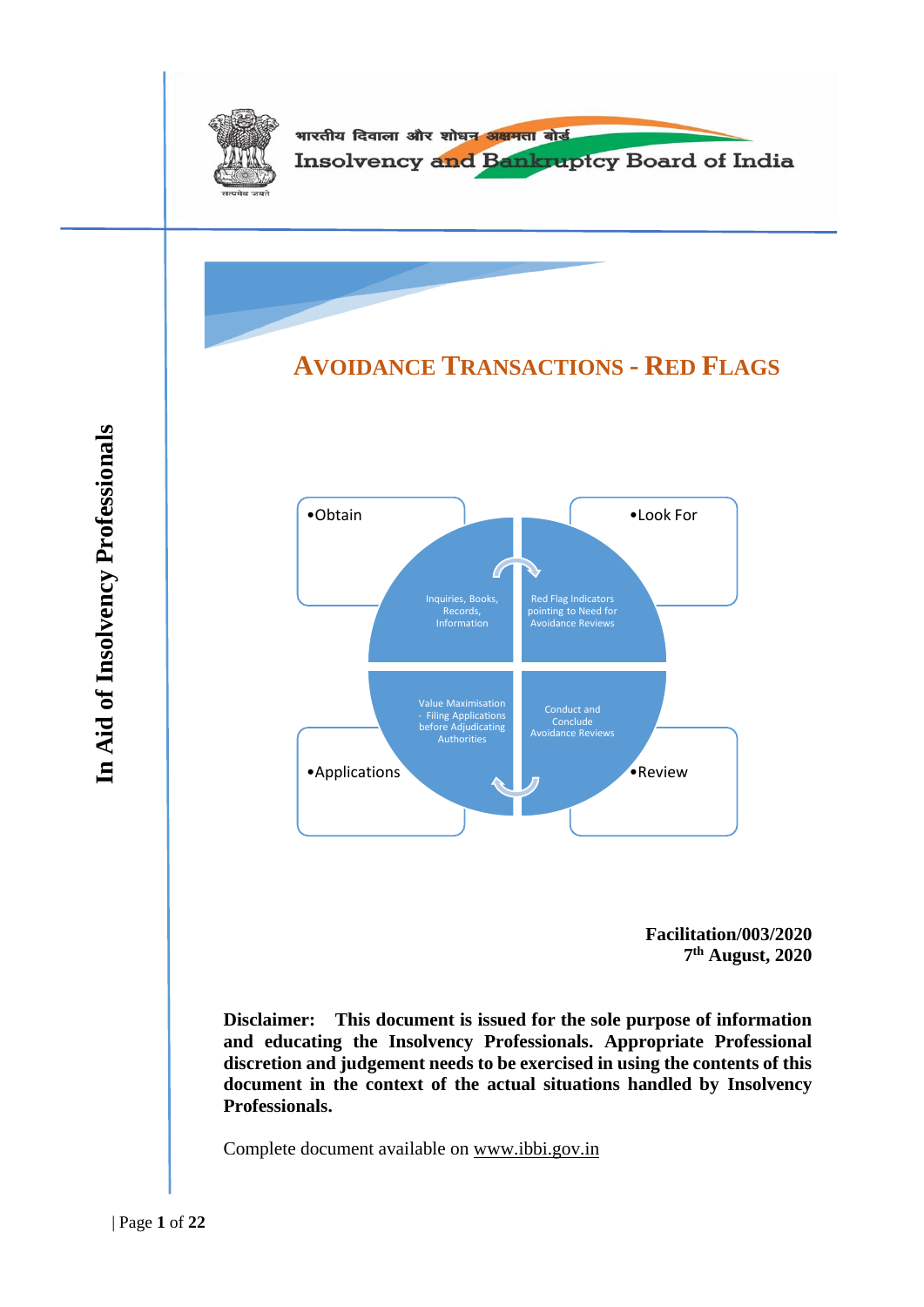#### **About the Red Flag Document**

The Insolvency and Bankruptcy Code, 2016 (the Code) mandates the Resolution Professional (RP) and the liquidator to determine if the Corporate Debtor (CD) has been subject to Avoidance transactions such as preferential transactions, fraudulent transactions, undervalued transactions, and extortionate transactions in the past, and if so, casts an obligation on the Insolvency Professional (IP) to file an application to the Adjudicating Authority (AA) for appropriate directions. The, Code, in this manner, enables the RP / Liquidator to facilitate the claw-back or disgorgement of value, if any, lost through avoidance transactions and is aligned with the objective of maximisation of value of the assets of the CD for the relevant stakeholders.

The Insolvency and Bankruptcy Board of India (IBBI) had vide its communication [bearing reference no. Facilitation Note / 001 / 2020] dated 8<sup>th</sup> May, 2020 provided some guidance on the role of RP / liquidator in respect of Avoidance Transactions for the purpose of educating the IPs and other stakeholders of corporate insolvency resolution and liquidation processes.

In furtherance to its endeavour of achieving the objectives of the Code and keeping in mind the role of an IP, IBBI has facilitated the preparation of this Document for the use of IPs in understanding and identifying various red flags which may point to the need for a review of Avoidance transactions as covered under Sections 43, 45, 50 and 66 of the Code. This document is intended to guide the IPs to identify situations which would merit such Avoidance Transaction review and resultant application to AA.

A preliminary draft of this document was enabled by Ms. Sripriya Kumar, [an IP registered with IBBI bearing registration no. IBBI/IPA-001/IP-P00771/2017-2018/11316]. The same was subsequently reviewed and further refined by other IPs and Professionals engaged in the conduct of Transaction / Forensic Audits, through the discussions and deliberations made at;

- 1<sup>st</sup> Round Table organised by IBBI on 22<sup>nd</sup> July, 2020,
- $\bullet$   $2<sup>nd</sup>$  Round Table organised by IBBI in association with three Insolvency Professional Agencies, namely, the Indian Institute of Insolvency Professionals of ICAI, the ICSI Institute of Insolvency Professionals and the Insolvency Professional Agency of Institute of Cost Accountants of India on 27<sup>th</sup> July, 2020, and
- 3<sup>rd</sup> Round Table Meeting organised by IBBI on 31<sup>st</sup> July, 2020.

For the convenience of IPs, the various Red Flags have been collated and placed under the following six broad categories, namely, Red Flags related to –

- a) Entity, Group and Operations
- b) Maintenance of Books and Records
- c) Regulatory Compliance and Litigation
- d) Independent Auditor Reports
- e) Financial Statements and Board Reports, and
- f) Classification and Reporting of Frauds (as covered under RBI Master Directions).

The same are also explained in detail in various chapters under this document.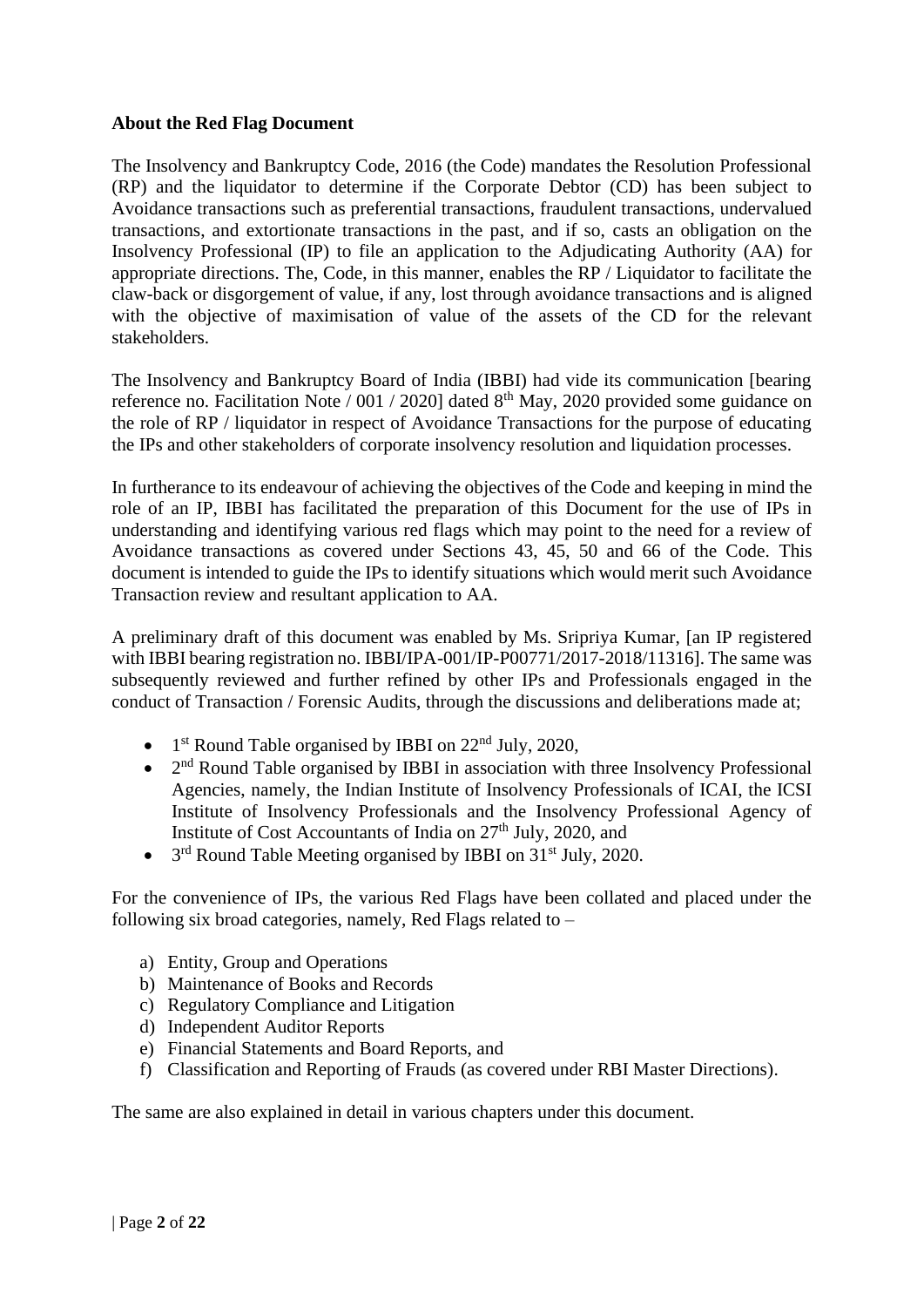# **Index**

# **List of Chapters.**

| <b>Chapter</b> | <b>Particulars</b>                                                                  | Page No        |     |
|----------------|-------------------------------------------------------------------------------------|----------------|-----|
| N <sub>0</sub> |                                                                                     | From           | To  |
|                | Entity, Group and Operations.                                                       | $\overline{4}$ |     |
| 2              | Maintenance of Books and Records.                                                   | 8              | 8   |
| 3              | Regulatory Compliance and Litigation.                                               | 9              | 10  |
| $\overline{4}$ | Independent Auditor Reports.                                                        | 11             | 12. |
| 5              | Financial Statements and Board Reports.                                             | 13             | 16  |
| 6              | Classification and Reporting of Frauds (as covered<br>under RBI Master Directions). | 17             | 18  |

# **List of Annexures.**

| Chapter<br>N <sub>0</sub> | <b>Particulars</b>                                                                                                 | Page No |    |
|---------------------------|--------------------------------------------------------------------------------------------------------------------|---------|----|
|                           |                                                                                                                    | From    | Tо |
|                           | List of provisions of Code read with Regulations<br>made thereunder, in connection with Avoidance<br>Transactions. | 19      |    |
| 2                         | Indicative Flow Chart - Duties and responsibilities of<br>the RP in respect of avoidance transactions.             | 22.     | つつ |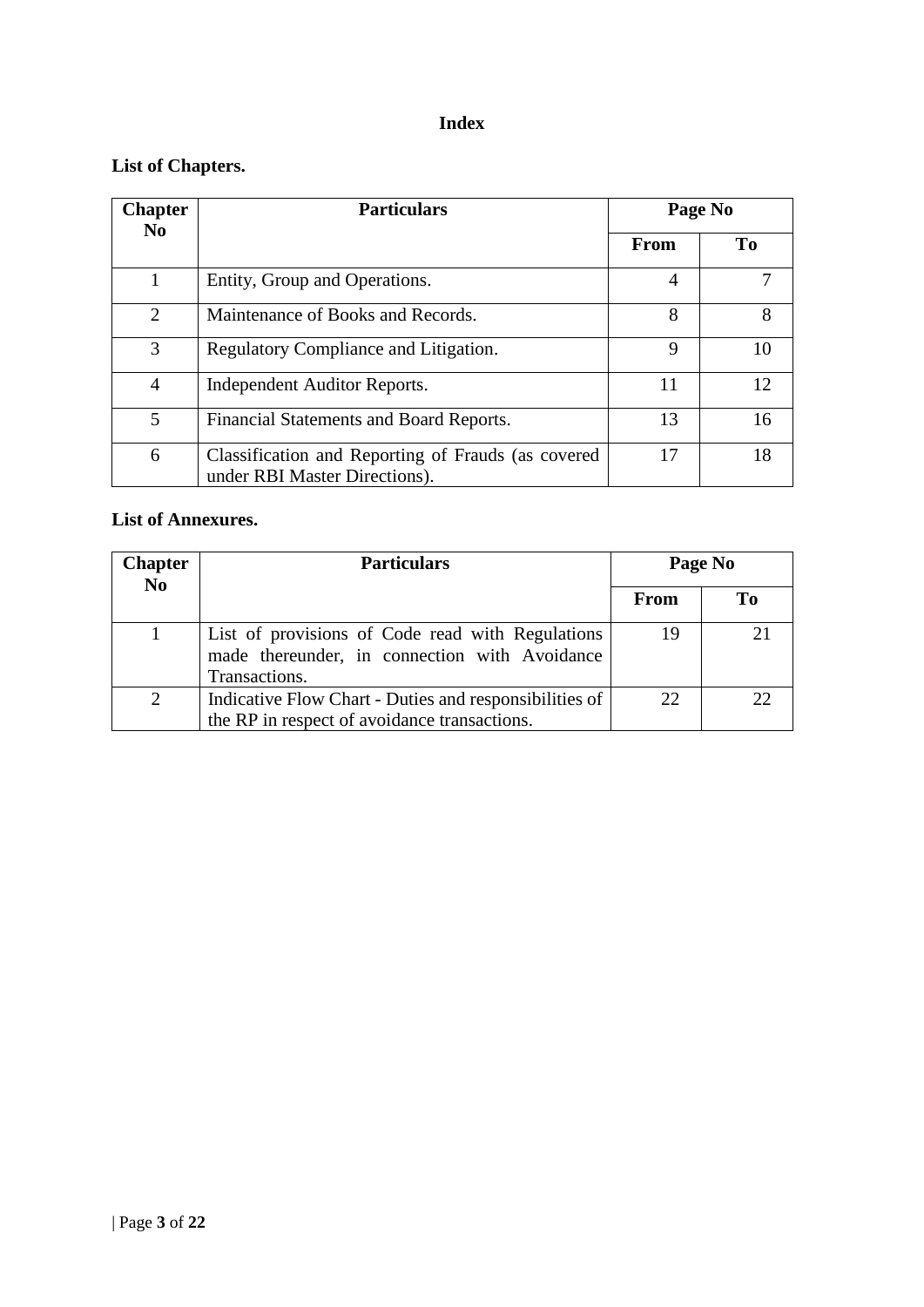## **Chapter-1: Entity, Group and Operations.**

This chapter provides some guidance to an IP in understanding certain Red Flags emanating from the entity, nature and scale of an operations, presence and predominance of related and connected entities, and management of the entity.

#### **Entity and Operations**

- 1.1. The IP should gain a thorough understanding of the nature of business of the entity. For instance, certain categories of enterprises operating in domains such as Trading Infrastructure, Construction, EPC Contracts, Real Estate Power, Steel etc. may be more prone to avoidance transactions than others. This is an illustrative list and the IP should review the functioning of the CD in the context of the nature of industry, level and scale of operations, market, finance and supply chain pressures that may have existed.
- 1.2. Any material changes to the business operations such as acquisition of a new division, sale of a division or a part of the undertaking, new investments in other entities, divestments , transfers of intangible assets of the CD such as Brands, sale of large part of fixed assets or certain categories of fixed assets etc need to be specifically understood as these may be potential Red Flags. The Segment Reporting in the Annual Financial Statements of an entity would provide some insights on various business segments of the CD.
- 1.3. The IP should also gain a thorough understanding of the scale of operations of the CD by reviewing the Balance Sheet, Profit & Loss Account and Cash Flow Statements to identify any unusual variance, across years, in the scale of operations or in the components of the financial statements. Special attention may be paid to large values of prior period items, transaction reversals, write-off of inventories or receivables, large provisions for obsolescence of inventory etc.
- 1.4. Entities marked by complex or unusual transaction structures such as sole selling arrangements, sole buying arrangements, pre-buy decisions, single sourcing strategies without competitive sourcing, high level of import – export and other related forex transactions etc may also be considered as an entity level Red Flag. High level of trading transactions in case of non – trading entities is also a potential Red Flag.
- 1.5. Predominance of cash transactions generally undertaken by the entity is a potential Red Flag indicator. Claims, if any, admitted on the basis of cash transactions would also merit review from an Avoidance perspective.
- 1.6. Due regard may also be given to the fact as to whether the Registered Office of the CD is present at the address which is stated in the records of Ministry of Corporate Affairs (MCA). The non-existence of an office of the CD at such an address is also a Red Flag.
- 1.7. Presence of the CD / Connected or related entities in foreign locations is a Red Flag indicator and all investment, purchase, sales, loan transactions with such units and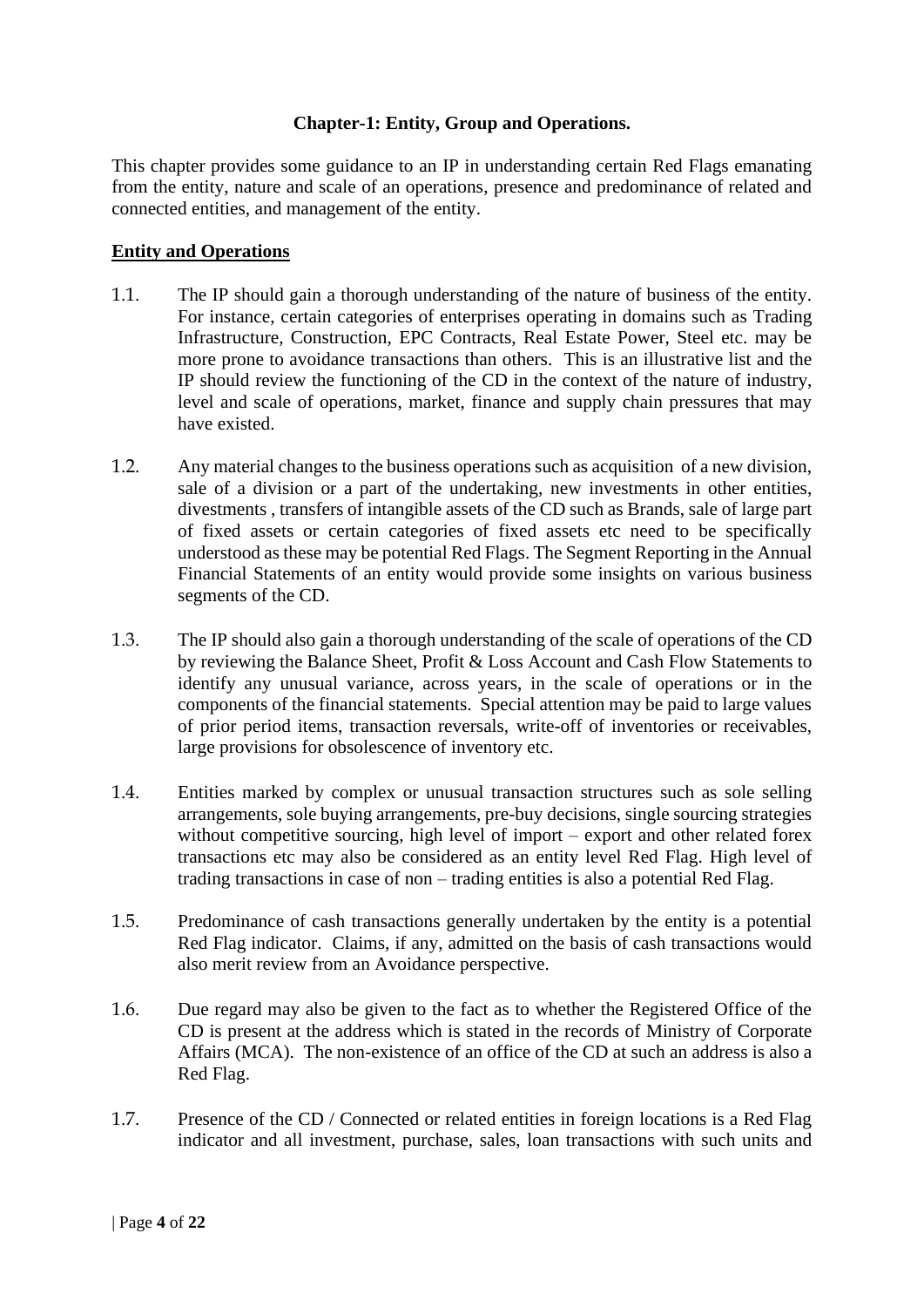entities merits review. Any reports on the non-compliances with provisions of Foreign Exchange Management Act (FEMA) also need to be looked into.

#### **Directors & Key Managerial Personnel**

- 1.8. The IP should review if the affairs of the Company Financial as well as operations related matters were handled by a competent team in place. If such teams were inadequate and / or absent, the same may be a Red Flag with possibility of Avoidance Transactions having occurred due to lack of relevant checks and balances.
- 1.9. The Directors being disqualified under Sec 164(2) of the Companies Act, 2013 for non-filing of Annual Financial Statements pertaining to the CD is a Red Flag.
- 1.10. In certain cases, Directors of the CD may be disqualified for non-filing of financial Statements of any of the connected / related entities of the CD. This is a potential Red Flag to be considered especially if material transactions have been undertaken by the CD with such entities which may now be inactive.
- 1.11. Frequent changes in Directors, Key Managerial Personnel (KMP) may be a Red Flag which needs to be examined and the IP may make inquiries to ascertain the reasons there for.
- 1.12. The IP should assess the independence, capability and competence of the directors as well as under whose instructions they are usually accustomed to act. Presence of name-sake directors may be a Red Flag. Where the CD is part of a group with a common promoter and a large number of related and connected entities, the persons appointed as 'Directors' merit consideration in terms of the capability and competence to be a director.
- 1.13. Statutory Audits are mandated for all Companies. The IP should also pay attention to frequent changes of Auditors. Although this aspect is a qualitative assessment, the IP should also consider if the scale of the Audit firm engaged is commensurate with the size of the business operations and the credit exposures of CD. The independence of the Auditor should also be considered with regard to various provisions under the Companies Act, 2013. The IP may also conduct discussion with the Auditors to assess the need for an Avoidance review.

## **Group and Connected Entities**

- 1.14. The presence of a large-number of related / connected entities to the CD is also a red Flag which calls for a thorough review for Avoidance transactions. Such data is available on the MCA website and may be summarised by the IP for all present and past directors of the entity and the various entities they were connected to. The dormancy or status of such entities also needs to be reviewed. Special attention should be paid to all such entities (and transactions thereto) which are sharing common address / common e-mail address (which is also registered with the MCA) with CD.
- 1.15. The financial statements of the entity are normally required to present all Related Party transactions. This may be summarised to examine the quantum of such transactions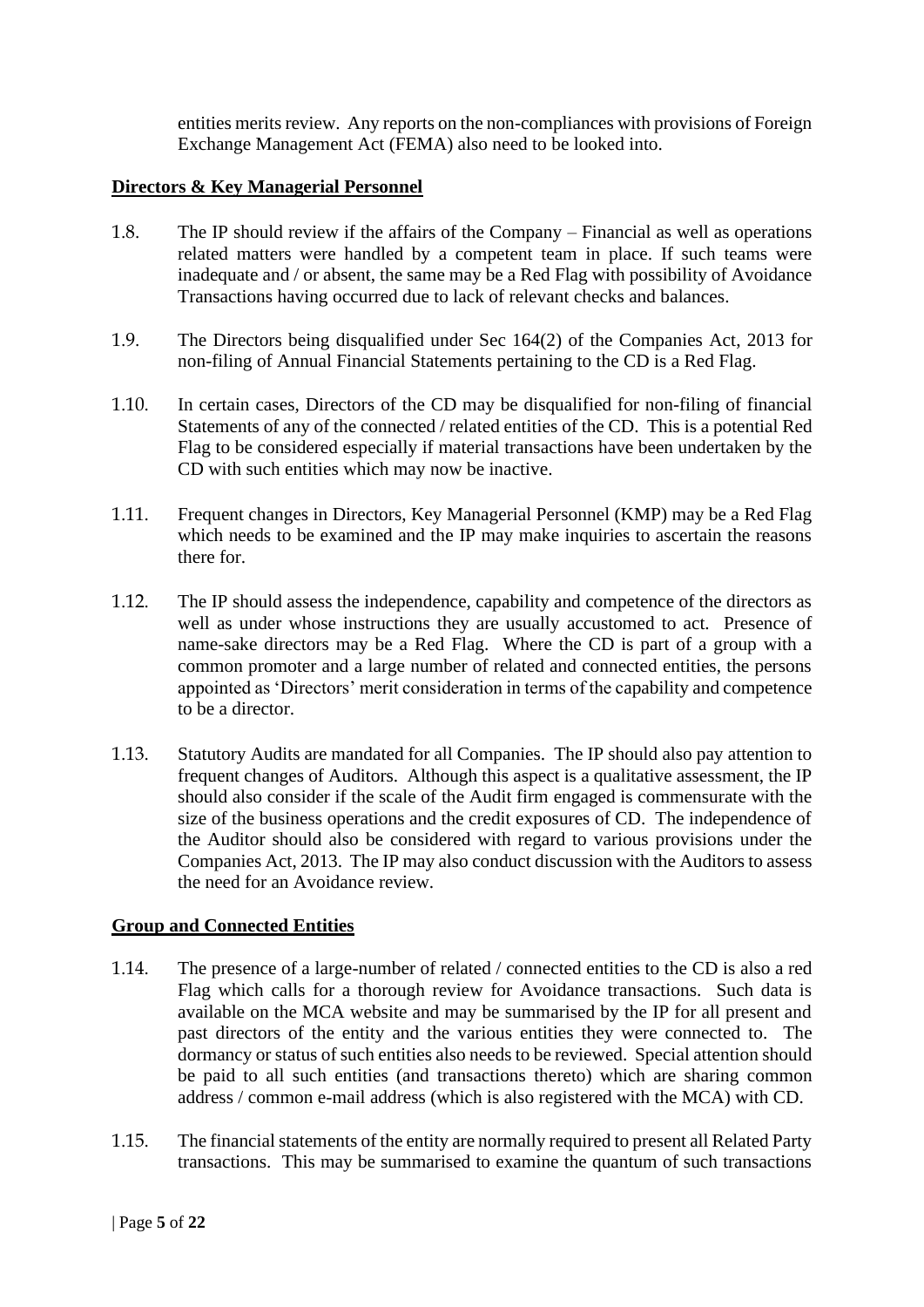and high values of such transactions is a Red Flag. This information may be corroborated with the books and records and bank statements of the CD.

1.16. The IP may also review all the Related and Connected entities of the CD to identify if any Companies are dormant and are not carrying out any material business operations. Fund movements by the CD to and from such entities needs to be reviewed from a Red Flag perspective.

#### **Adverse Public Domain Information and Wilful Default Status**

- 1.17. The IP may also undertake appropriate enquiries including public domain searches to identity any materially adverse information which may be a potential red flag.
- 1.18. The IP may also obtain information whether the promoters / entities and connected entities have been marked as Wilful Defaulters by banks and financial institutions as per RBI directives as this would also be a decisive Red Flag indicator.

#### **Earlier Forensic Reports**

- 1.19. The IP may seek information from the past and present lenders of CD (including Banks and Financial Institutions) on various key issues in relation to the CD as may have been discussed during lenders meetings in the past. IP may consider the impact of such information as to whether the same constitutes a Red Flag.
- 1.20. The IP may also call for previous Avoidance (during CIRP) / Forensic reports, if any. The presence of the following as disclosed by the Auditor in such reports are potential Red Flags:-
	- Inadequate data furnished for the purpose of the report
	- Non-circulation of reports to promoters and counter party/(ies) for obtaining auditee responses
	- Inconclusive reports without proper quantification of findings
	- Disclaimers in a report which would vitiate the entire audit findings
- 1.21. In several cases, forensic audit reports may have not been conclusive due to nonsubmission of data to the audit agency. Inquiries may be made with the recipients of such reports (viz. lenders of CD) to gain a complete perspective of the matter. Circumstances such as these should be considered as Red Flags and impact of such reports on the Avoidance Review process should be duly recognised.

#### **Other Aspects**

1.22. Provision of Corporate and Bank Guarantees (BGs) to related parties and / or third parties by the CD is also a Red Flag especially when they are not related to the business of the CD. Significant Bank Guarantees (BGs) invocations and consequent financial creditor claims are a Red Flag and the IP must review the underlying transactions and genuineness of the same as it is a significant Red Flag.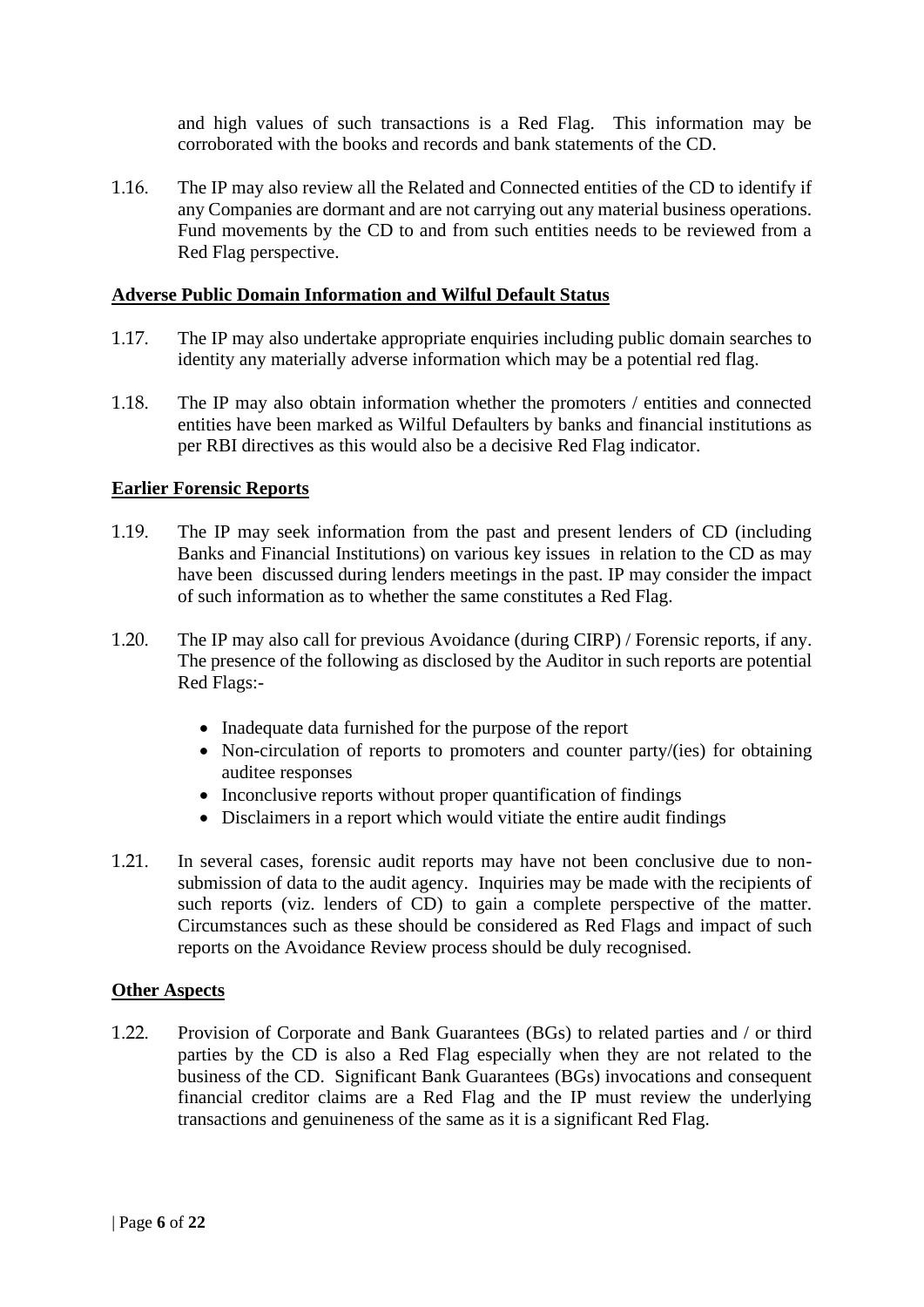- 1.23. If the IP or the auditors have made efforts to confirm balances of debtors, creditors, loans and advances and if a substantial amount of such balances cannot be confirmed or mails were returned back due to non-availability of addresses etc, then such matters of concern are to be considered as Red Flags as they may represent fictitious parties.
- 1.24. The IP should also have due regard to high value receipts and payment transactions made during the look back period to examine the possibility of Avoidance Transactions. The amount of legal and professional fees paid by the entity in the past few years may also be reviewed as a Red Flag indicator to determine possible Avoidance Transactions.
- 1.25. The IP should assess the quantum of claims vis-a-vis the value of the assets available for the review. Further, large value of claims where such transactions are not properly reflected in the financial records is also a potential Red Flag indicator.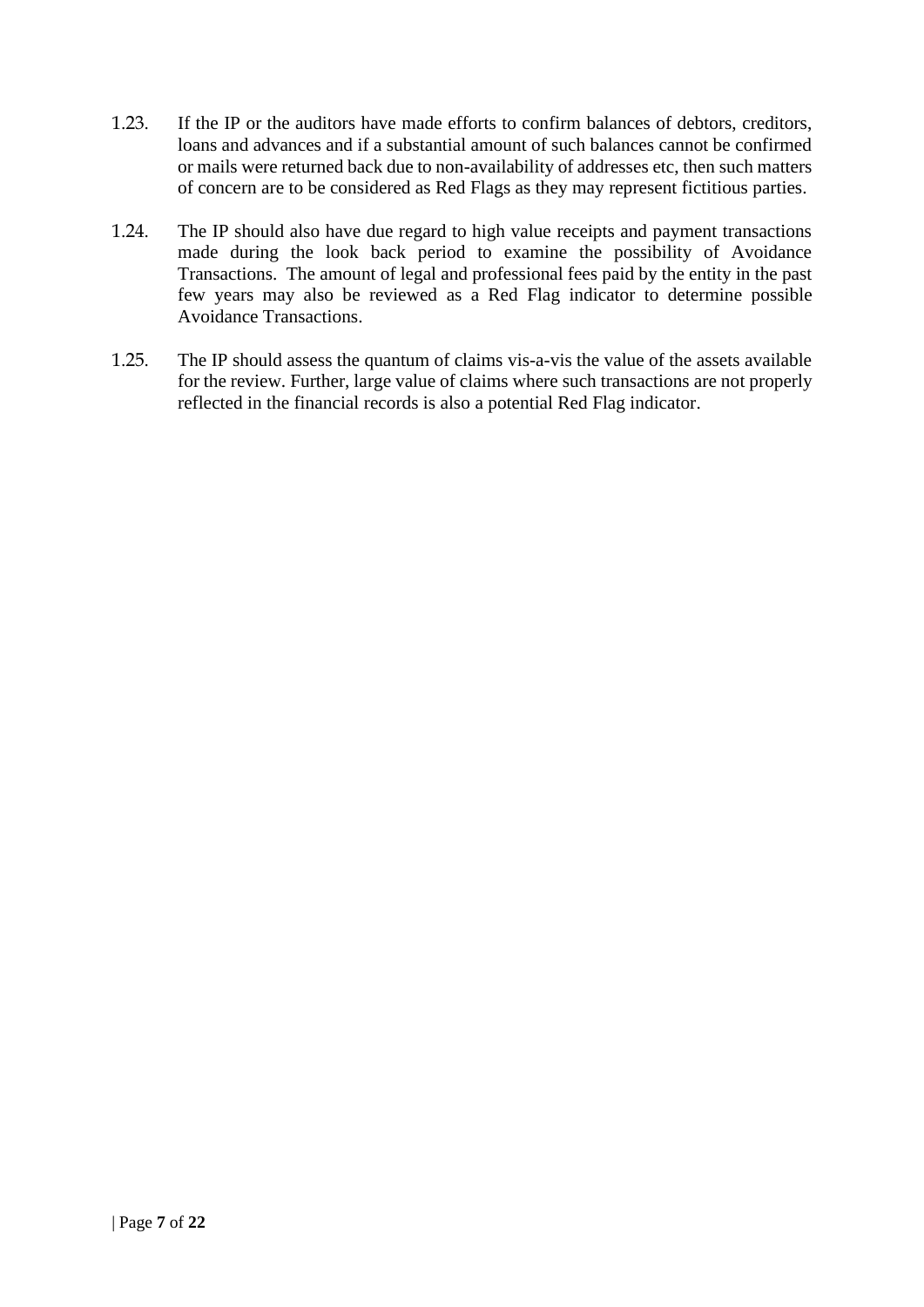## **Chapter-2: Maintenance of Books and Records and Internal Controls.**

This chapter covers various red flags as given below, which are associated with Maintenance of Books and Records, aspects connected to Accounting Systems and Internal Control framework of the Company.

- 2.1. All Companies are required to maintain proper Books of Accounts. In certain circumstances, the very books of accounts and proper records may not be maintained and/or be produced before the IP requiring filing of applications with the Adjudicating Authority, under Sec 19(2) of the Code. Such circumstances are a Red Flag indicator. IP may consider explore alternate procedures to enable identification of Avoidance transactions such as considering a review based on bank statements for which the lenders of CD may directly be approached to obtain such information.
- 2.2. Non maintenance of Secretarial books and records by the CD including relevant registers, books and records and minutes would merit significant consideration.
- 2.3. The IP may come across situations where the CD reports to the IP or the Adjudicating Authority a complete or partial loss of books and records due to natural calamities viz. floods, fire etc. The IP should examine the veracity of such circumstances with reference to Board minutes, AGM minutes, Income Tax filings, subsequent financial statements etc.
- 2.4. In certain circumstances, the IP may notice that basic registers such as Fixed Assets registers, Inventory registers have not been maintained by the CD. Such circumstances are Red Flag indicators and need to be appropriately considered for potential Avoidance transactions.
- 2.5. The IP should gain an understanding of the Accounting System and whether such systems, processes support robust accounting, checks and balances and unalterable nature of transactions. Controls must exist to prevent ante-dating of transactions. Non- existence of such controls and absence of audit logs is a Red Flag.

The IP should also understand the Internal Controls framework which have been put in place by the management of the entity to prevent and detect frauds and errors.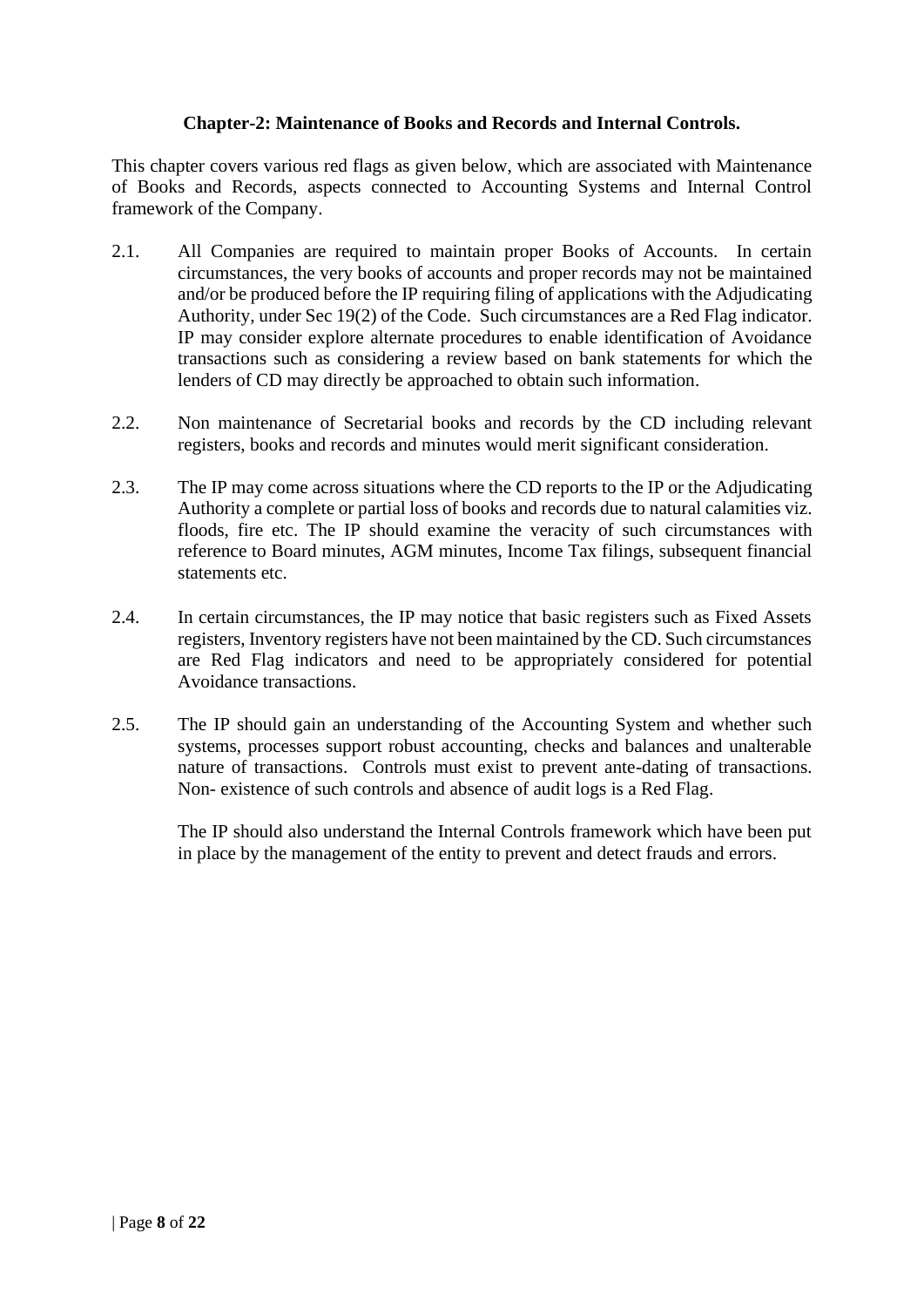#### **Chapter-3: Regulatory Compliance and Litigation.**

This chapter covers various red flags as given below, which are identifiable based on the status of various regulatory compliances to be made by the CD under various statutes and litigations involving the CD. Some illustrations of major Regulatory Compliances are as under:-

- 3.1. As per section 204 of the Companies Act, 2013, Secretarial Audit is mandatory for certain categories of Companies. The IP should determine if such Audit was carried out and make enquiries with such Auditor to review the need for an Avoidance Review. The Scope of Secretarial Audits is to ensure compliance with laws such as Companies Act 2013, Securities Contracts (Regulation) Act, 1956, The Depositories Act, 1996, Foreign Exchange Management Act, 1999, Specific Regulations under Securities and Exchange Board of India Act, 1992, Secretarial Standards, Listing Agreements, Other laws as may be applicable specifically to the company and the Regulations made thereunder. If such Audits have not been carried out, the same is a Red Flag. Qualifications in Secretarial Audit Reports are Red Flags and all such qualifications should be properly identified.
- 2.6. Where Secretarial Audits are not mandated, particular emphasis may also be placed on processes adopted by the entity, in the past, to ensure Board of Directors and Shareholder approvals for certain categories of transactions as may be mandated by the Companies Act, 2013. Illustrations of such transactions would include Loans and Advances, Investments etc. made by the Company, borrowings of the Company as well as transactions undertaken with Related Parties.
- 3.2. Cost Audit is mandated for certain categories of Companies under the Companies Act, 2013. The non-conduct of such mandatory audit is a Red Flag. Where such audit has been conducted, adverse findings, if any, needs to be reviewed in the context of possible Avoidance transactions.
- 3.3. Internal Audit is mandated for certain categories of Companies under Section 138 of the Companies Act, 2013. The non-conduct of such audit is a Red Flag. Where such audit has been conducted, adverse findings, if any, needs to be reviewed in the context of possible Avoidance transactions.
- 3.4. The IP should also review reasons for non-conduct of other Audits such as Tax Audit as required under Section 44AB of the Income Tax Act, GST Audit as required by the GST Act etc. Such non conduct of audit as required under other statues is a potential Red Flag. If such audits were conducted and reports are available, adverse findings, if any, need to be addressed as considered appropriate in the facts and circumstances of the particular case.
- 3.5. Non-registration of the CD / its connected entities with Goods and Services Tax (GST)/ Income Tax (IT) authorities and other mandatory registrations and non-filing of periodic returns is a Red Flag. Returns where filed may also be reviewed to identify possible Avoidance Transactions.
- 3.6. Any cases filed by Regulatory authorities such as Securities and Exchange Board of India (SEBI), Serious Fraud Investigation Office (SFIO), Central Bureau of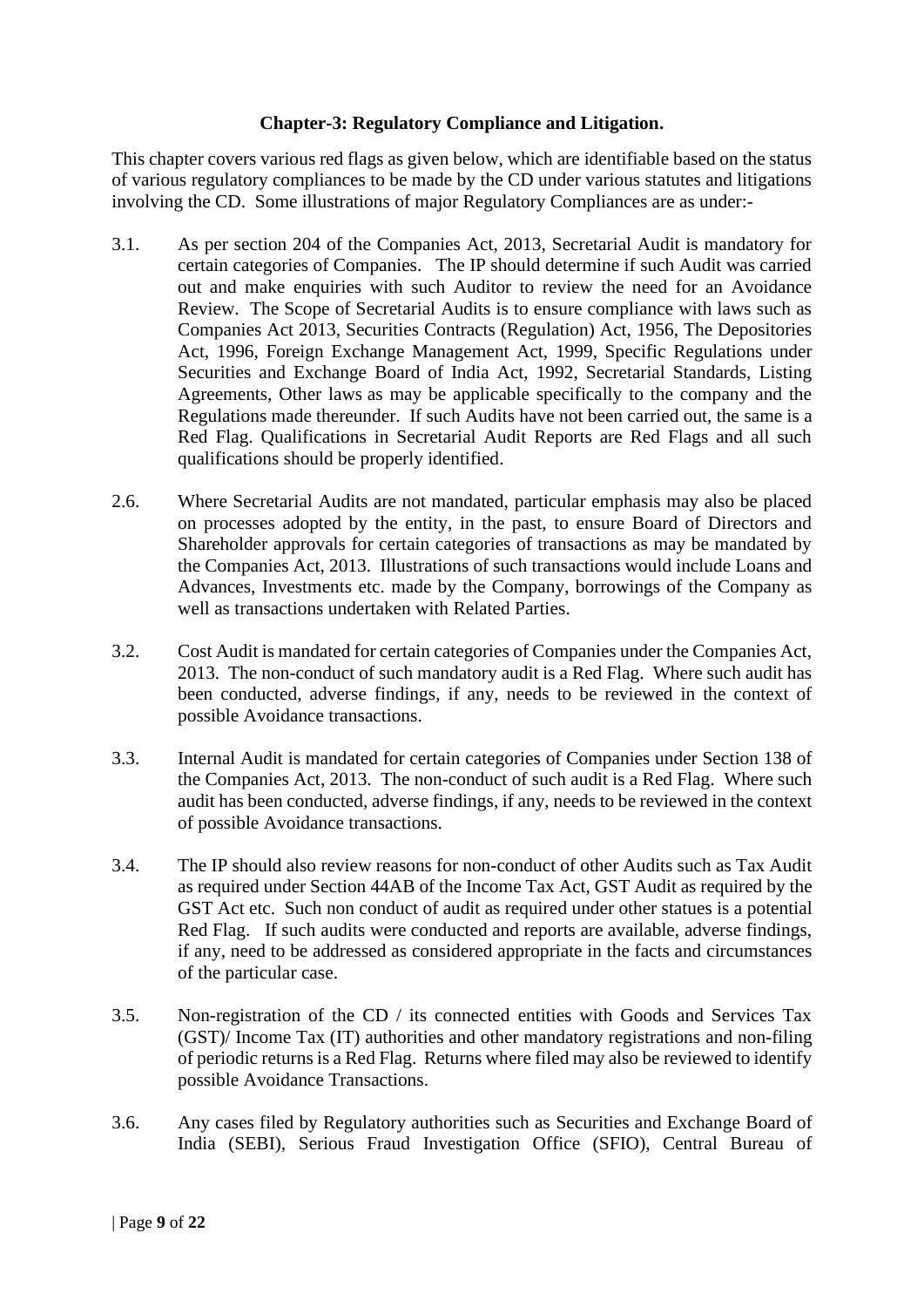Investigation (CBI), Police, RBI, FEMA etc and findings of search and seizures etc by IT/GST/VAT authorities need to be reviewed. In this regard, the IP may call for all such information as well information on all payments to legal counsels and other professionals to identify such instances.

- 3.7. High value of legal and professional fees consistently paid by the entity may indicate possibility of litigation, the basis of which needs to be examined.
- 3.8. Various litigations raised by / against the CD by the debtors / creditors of the CD in various judicial and quasi-judicial forums may also provide rationale for conduct of Avoidance reviews. The IP may also obtain information in this regard from Public Domain to the extent possible.
- 3.9. All arbitrations initiated by / against the CD and involving material amount is also a Red Flag. These should be corroborated with claims admitted on the basis of such awards. Related party litigations and arbitral awards, if any also need to be considered. The IP must obtain details of all Arbitration proceedings by or against the CD before various such Sole Arbitrators or panels. In such cases, all the applications filed before such Tribunals and facts placed should be such forums should be reviewed.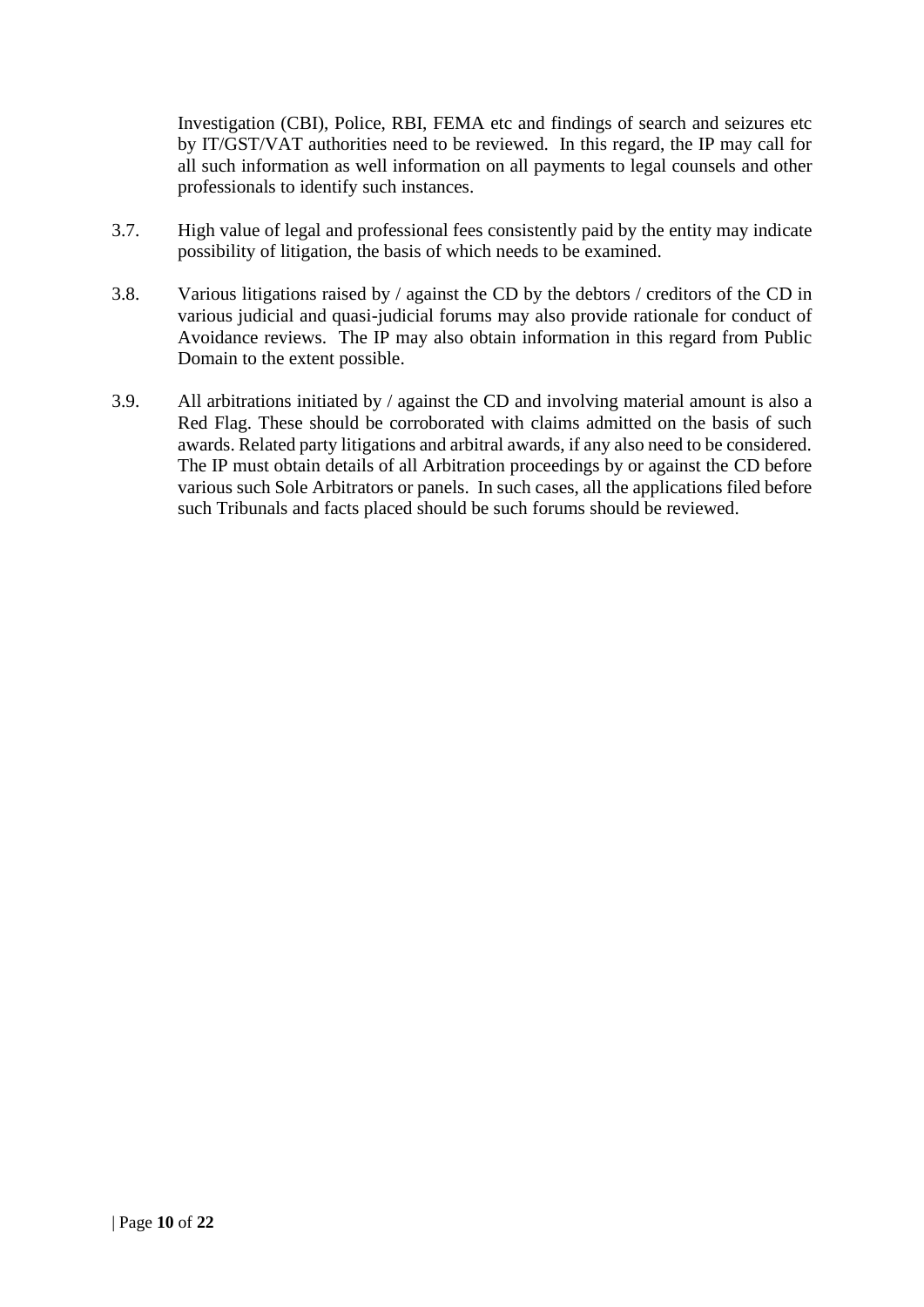#### **Chapter-4: Audited Financial Statements and Independent Auditor Reports.**

This chapter covers various red flags as given below, which may be associated with Annual Audited Financial Statements and Disclosures, Remarks, Qualifications, Matters of Emphasis, Key Audit Matters etc which are mentioned in the Independent Statutory Audit Reports of the Company.

- 4.1. Preferential, Undervalued, fraudulent and Extortionate transactions can occur in any of the components of the financial statements including off Balance Sheet items such as Contingent Liabilities. IP therefore, must gain a thorough understanding of the Balance Sheet, Profit and Loss Account, Cash Flow Statements, Notes to Accounts in the financial statements, Independent Auditors report, Auditor Report under Company Auditor's Report Order (CARO), Auditors report on Internal Financial Controls over Financial Reporting (ICOFR) for at least last 8 years preceding the Insolvency Commencement Date (ICD) to ascertain any unusual and material items contained therein.
- 4.2. The Companies Act, 2013 requires that Audited Financial Statements must be submitted to the MCA every year. Non filing of such statements is a Red Flag.
- 4.3. The IP may also come across situations where he / she may be informed that such Audited Financial Statements were never prepared. The Annual Financial Statements present a view of the financial position and affairs of the CD and the Reporting framework ensures that the Financial position, profit or loss and other material qualitative and quantitative information is properly disclosed and presented by the management of the entity and opined on by the Auditors. Non preparation and audit of the same is a Red Flag that needs to be duly considered by the IP.
- 4.4. Certain classes of Companies are required to prepare Consolidated Financial Statements in respect of their Subsidiaries, Joint Ventures (JVs) and Associates as may be applicable. Non-preparation of such statements or non-audit of the books of such entities may also be a Red Flag. The IP may also examine and compare the scale of the Standalone Financials vis a vis the Consolidated Financials of CD for potential Red Flags.
- 4.5. The IP may also approach the Auditor and obtain if any other reports of findings (usually referred to as Management Letters) were issued in the course of the Audit. Adverse remarks, if any, in such communication may also be recognised.
- 4.6. Clean audit reports, without any qualifications and remarks will not obviate the need for an Avoidance Review as Audits are performed for a specific purpose under a framework.
- 4.7. Significant qualifications in the Audit reports should be construed as a Red Flag for immediate commencement of Avoidance review of the CD. In this regard, the IP must look at the Audited Financial Statements in its entirety - Independent Auditors Report, CARO and ICOFR. Qualifications should be quantified. Absence of quantification of such qualifications may be a significant issue that needs to be looked-into. If the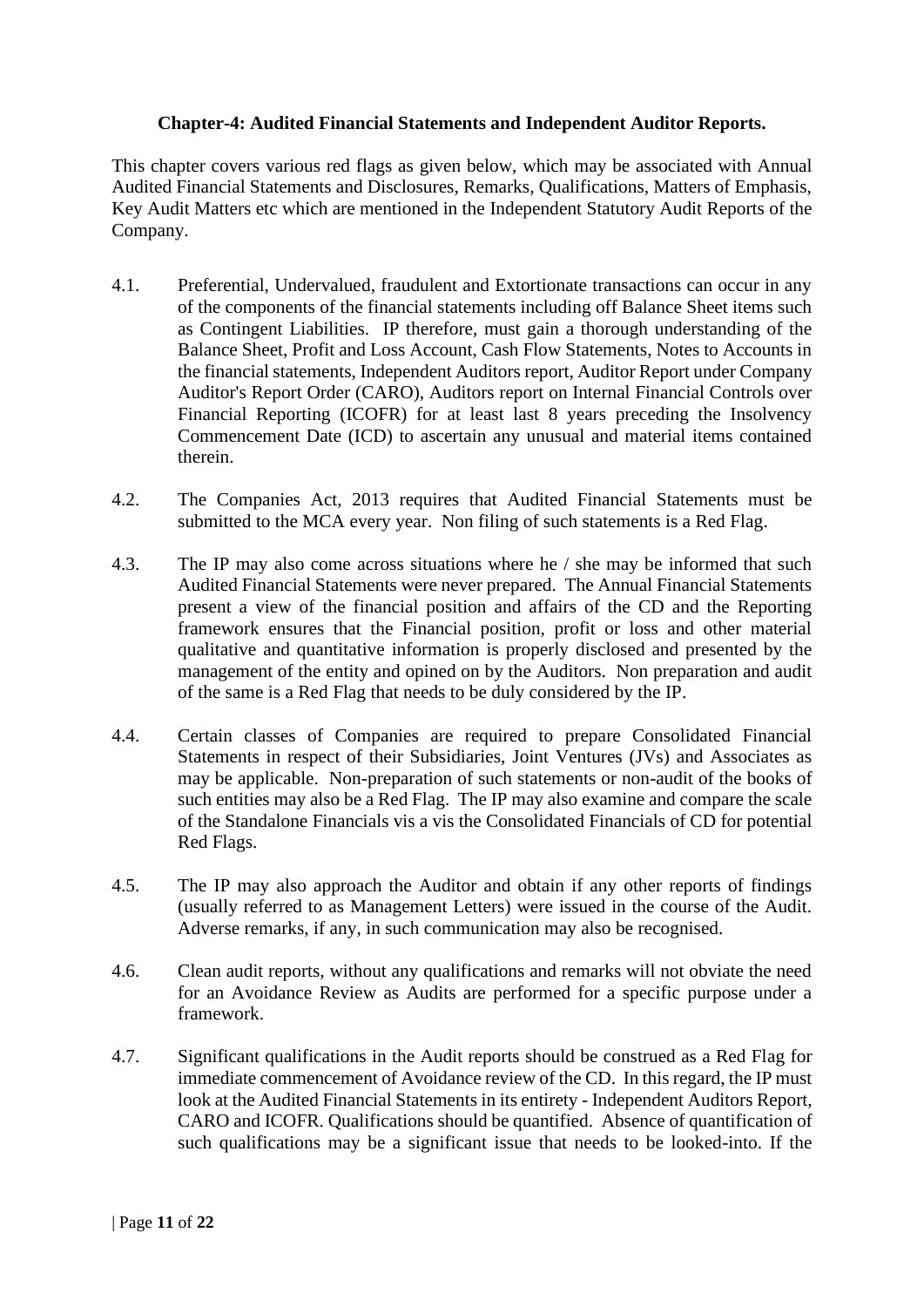Auditors Reports contain same qualifications across the various years, they merit extra attention of the IP. Some illustrations of qualifications are as under:-

- a. Non-compliance with Accounting Standards on material financial statement items including Revenue recognition, Inventories, Payroll cost liabilities, forex transactions which may have resulted in excess / short statement of financial position.
- b. Absence of fixed assets register and / or physical verification reports and CARO non compliances is a Red Flag.
- c. Qualifications on investments in other entities Investee Companies, Associates, Subsidiaries, JVs of the CD is a Red Flag.
- d. High value Inventory not verified by the Auditor but certified by the management, and that too for many consecutive years is a Red Flag.
- e. Violations of Section 73 (which pertains to acceptance of deposits), Section 74 (which pertains to repayment of deposits), Section 185 (which pertains to loans or advances to directors by a Company), and/or Section 186 (which pertains to loans and investments by a Company) of the Companies Act is a Red Flag.
- f. Auditors comments on non-recoverability of advances is a Red Flag.
- g. Confirmation of balances not obtainable by the auditors for Receivables, payables and loans and advances although they are material sums is a Red Flag.
- h. Invocation of guarantees by bankers and entire amounts considered as receivables by the CD is a Red Flag.
- i. Customer payments directly to vendors with clients by unauthorised tripartite agreements is a Red Flag.
- j. Interest free transactions undertaken by the CD, is a Red Flag.
- k. Any reports on fictitious transactions or transactions reflected as mere book entries as reported by the Auditors is a Red Flag.
- l. High value of disputed and undisputed statutory dues of the CD is a Red Flag.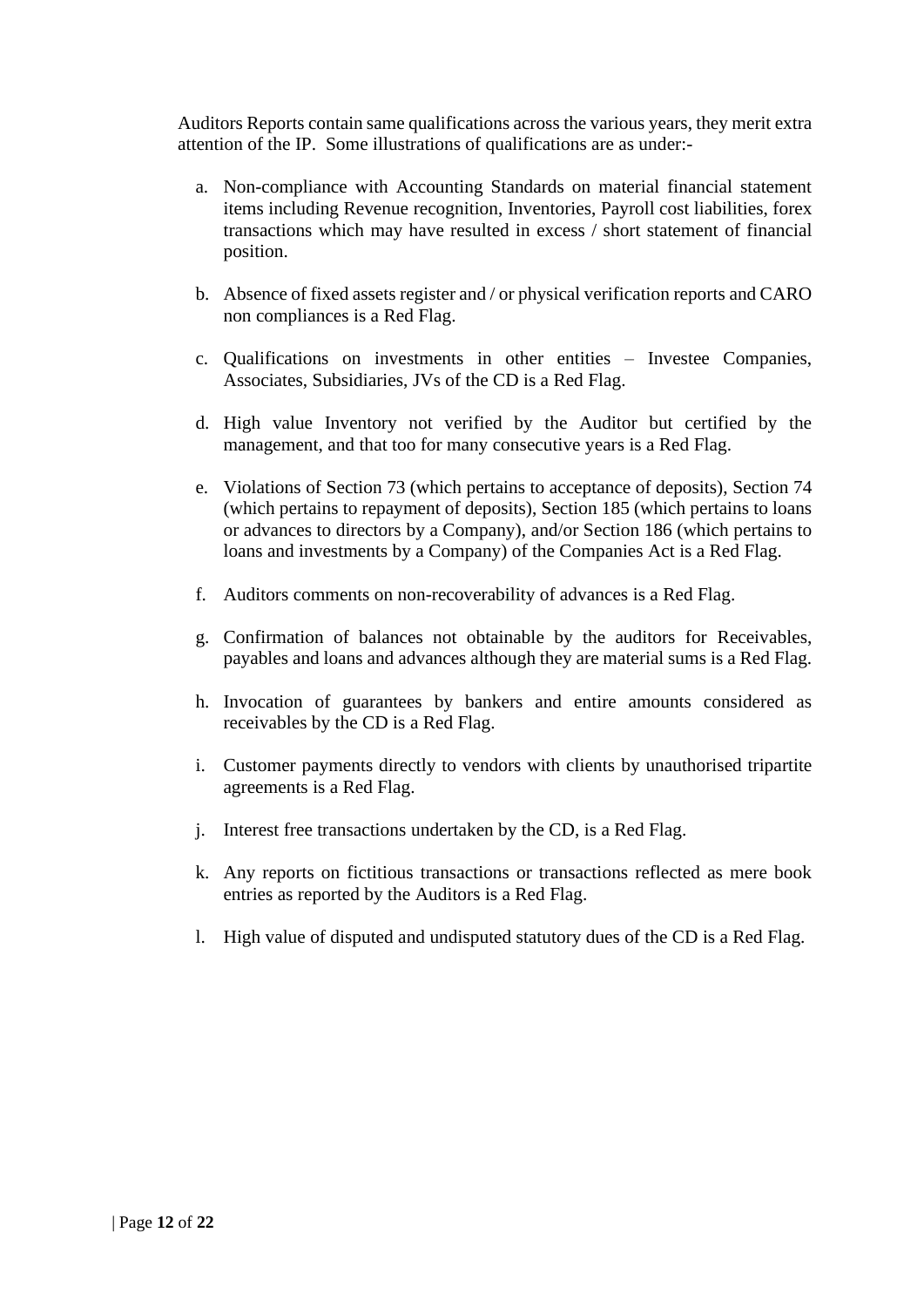# **Chapter-5: Financial Statements and Board Report.**

This chapter covers various red flags as given below, which are associated with Financial Statements and Board Report of CD:-

#### **5.1. General Red Flags**

- Non preparation of financial statements for past years and current year.
- Non filing of the financial statements to MCA.
- Filing of unsigned financial statements to MCA to maintain compliance status.
- Financial Statements not approved by the Board of Directors & Shareholders.
- Financial Statements signed by Directors who are disqualified under Section 164(2) of Companies Act, 2013.
- Incomplete Board Reports not in line with Companies Act, 2013.
- Repeat Qualifications by Auditors on the financial statements across many years.
- Specific matters such as Frequent Changes in Accounting Policies, High value of Related Party Transactions etc.

## **5.2. Red Flags related to Fixed Assets and Capital Work in Progress**

- Lack of Approval process in relation to acquisition / alienation of assets including Board / Shareholder approvals where relevant.
- Fixed Assets not properly handed over to the Insolvency Professional after reconciliation of assets held in books vs actual assets physically held.
- Significant variation between Registered Valuer reports on assets and the actual status of fixed assets of the entity.
- Assets feature in the Balance Sheet of the Company and title not held by the entity.
- Absence of a proper Fixed Assets register.
- Absence of periodic verification of fixed assets by the management.
- Assets in transit / not cleared from port for a significant period of time.
- Assets used by other entities on a free of cost/lower than charge basis.
- Significant Aging of Capital Work in Progress to be corroborated with Registered Valuation Reports.
- Significant Revaluation Reserves in the Balance Sheet of the entity.
- Sale and Lease back transactions of assets pledged in favor of lenders.
- Un-authorised creation of security interests.
- Assets used for personal purposes of promoters and cost borne by the CD.
- Large sales of assets Undervalued sale of assets without valuation reports / competitive sale process resulting in erosion of value.

## **5.3. Red Flags related to Special Purpose Vehicles (SPVs) and Investments in entities**

- Incorporation of SPV and transfer of funds to such entities without underlying business purpose.
- Significant investments in partnership firms and other unincorporated entities.
- Indian SPV subject to strike off and loss of trail of funds.
- Foreign SPV closed without notice to lenders and no trace of funds moved and utilization.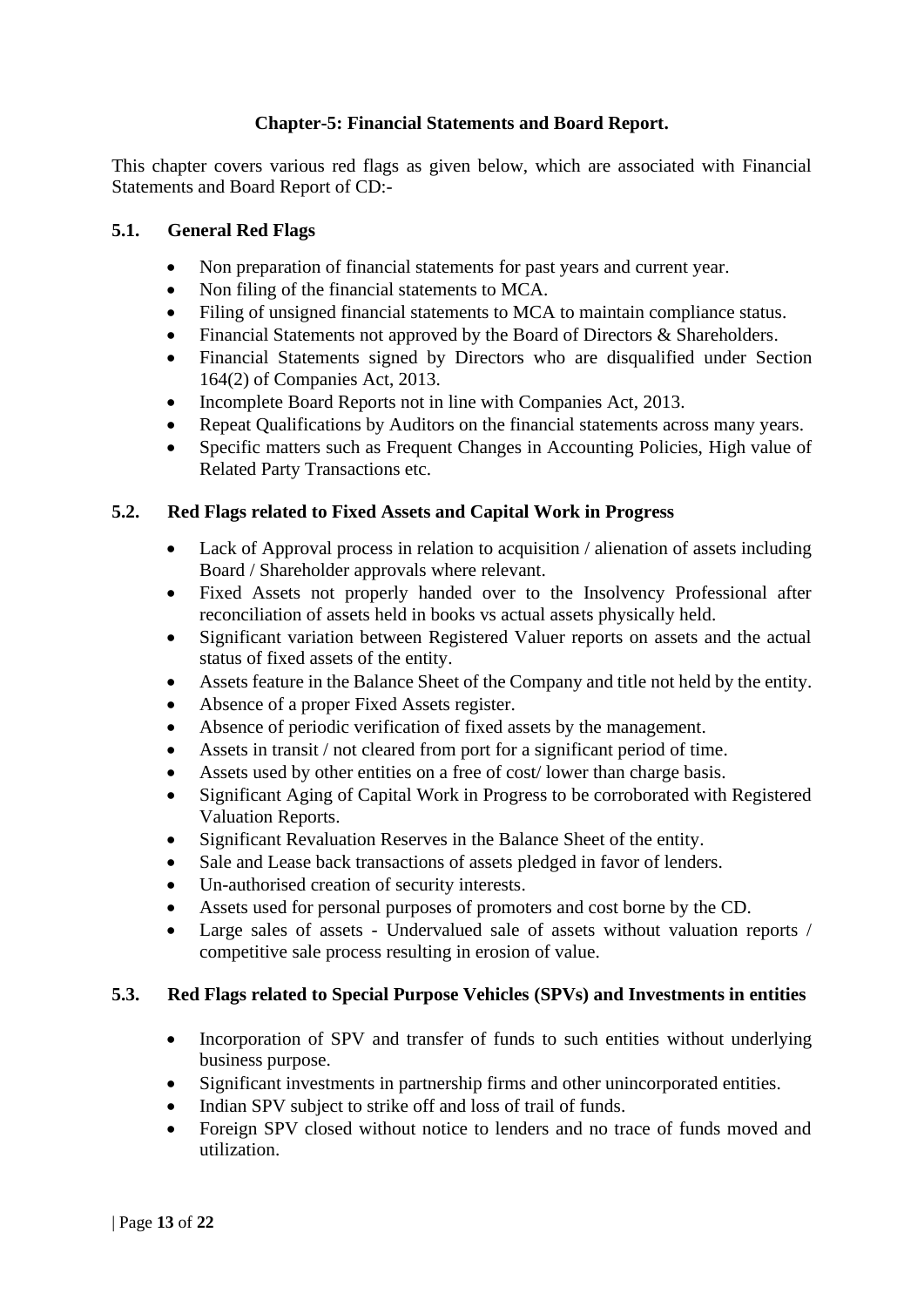- Creation of assets abroad and creation of assets in related entities.
- Sale / transfer of business divisions or segments which are key revenue earners.
- Funds investments in connected / related entities with no business purpose without lender consent for diversion.
- Shares of investee entities purchased as investments at exorbitant / unjustified premiums.
- No return on investments in terms of dividends or refund of capital even after long periods of time.
- Large value investments extinguished / written off and recorded as losses without proper rationale and eroding the net worth.
- Shareholding diluted by fraudulent / collusive rights issue process, relinquishments by CD in investee companies.

#### **5.4. Inventories and Purchases**

- Inventories not properly handed over to the Insolvency Professional.
- Inventory registers not maintained by the entity or not maintained properly.
- No proper internal controls over receipts, issues and closing balances of inventory.
- No proper physical verification protocols and reconciliation to books of accounts.
- Variances between Stock reporting to lenders and books of accounts.
- Sale of inventory other than in normal course of business.
- Large sales returns to certain operational creditors to enable preferential payments for current transactions in the ordinary course of business.
- Significant write offs of inventories.
- Significant provisions carried for obsolete, slow-moving and non-moving inventory.
- Inventories used for personal/ other related entities purposes of promoters and cost borne by the CD.
- Inflated stock and book debts reporting without any underlying inventory.
- Inability of carry out a Registered Valuation of inventories.
- Significant variation between Registered Valuer reports on inventory and actual inventory held as per the books of accounts.

#### **5.5. Revenues and Receivables**

- Customer master data is not maintained properly and is incomplete.
- Fraudulent accounting and reporting of sales and inflation of receivables.
- High value discounts offered to some customers and not to others.
- Collections routed through non authorized bank accounts or received in cash.
- Customer payments are made directly to vendors / promoters and receivable balances are not reconciled.
- Significant aging of Receivables balances.
- Assignment of receivables to third parties / related parties.
- Large receivables extinguished / written off and recorded as losses without proper rationale/ legal efforts and eroding the net worth.
- Fictitious Bank receipts (in bank book but not in bank statements).
- Sudden increase in unbilled revenue.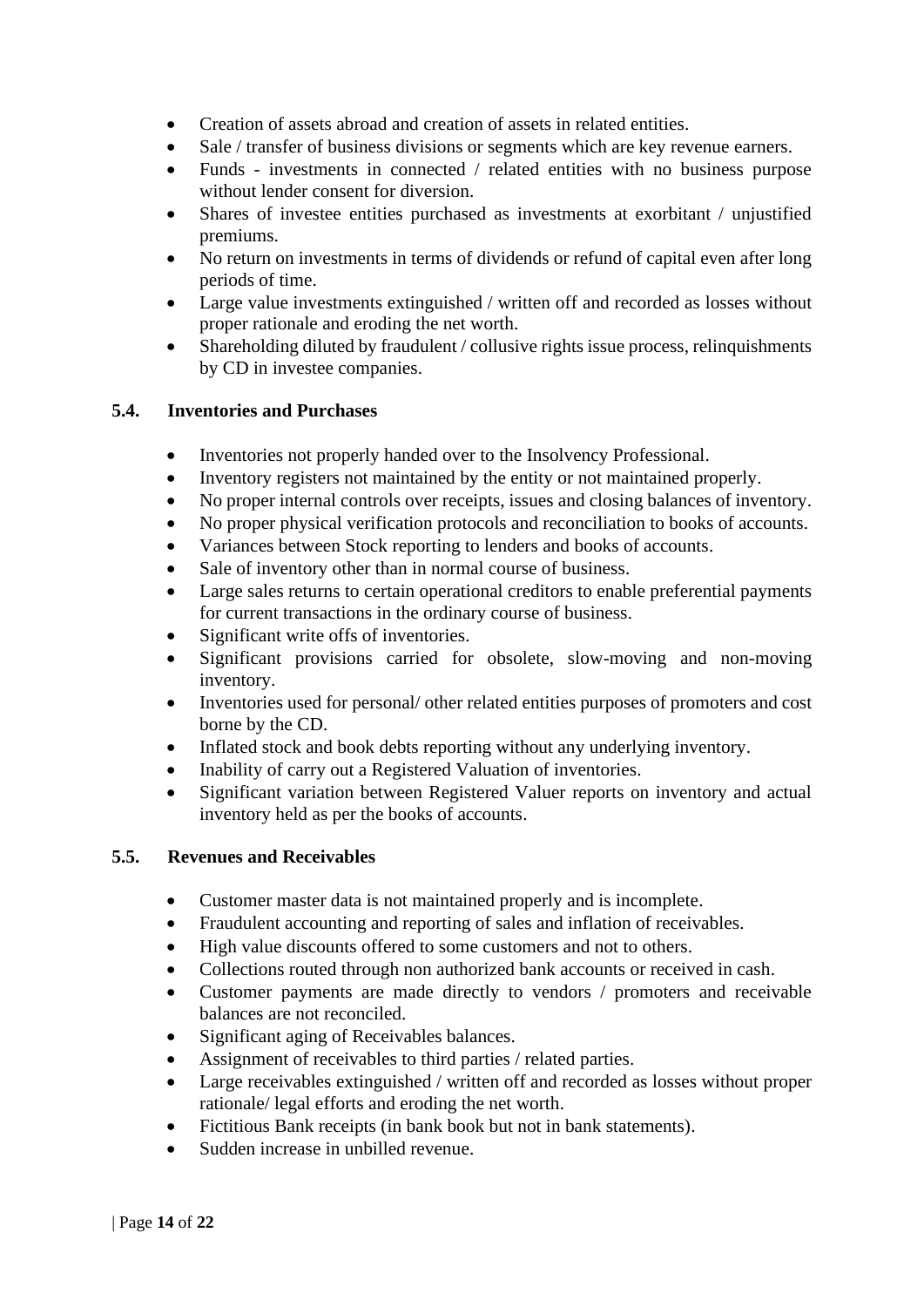- Receivables written off on the basis of arbitral awards.
- Audit qualifications on Revenue recognition, inability to obtain balance confirmations.
- Inflated book debts reporting to bankers not reconciled to books of accounts.

#### **5.6. Bank Transactions**

- Presence of a high number of bank accounts and inter-se movement of funds.
- Diversion of funds to parties other than normal business payees.
- Round tripping of funds between various cash credit accounts held with different bankers to enhance debit and credit summations of bank accounts.
- Fund movements not through designated consortium accounts.

#### **5.7. Loans and Advances**

- Loans and advances given without any agreements and legal recourse.
- Loans to directors / entities for no business purpose and includes related / connected entities.
- Significant aging of loan balances.
- Loans and advances on an interest free basis although interest is paid by the CD.
- Large value loans and advances written off without any legal recourse / attempts to collect and eroding the net worth.
- Loans and advances outstanding in entities which are under "strike-off" as per MCA records and no proceedings are stated as possible.

## **5.8. Share Capital / Premium and utilization of proceeds**

- Share Capital not received by bank funds process but by adjustment entries.
- Return of allotment not filed or filed with wrong facts and figures.
- Exorbitant Share Premium from investor companies not through bank sources and/ or diverted back later.
- Shareholding in the CD is fictitious the Investor Shareholders have themselves extinguished the investments in their Balance Sheets.
- Company funds have been used to purchase shares of the Company by directors.

#### **5.7. Loan transactions**

- Loans recorded by mere book entries without corresponding bank inflows Preference / Fraudulent.
- Round Tripping Loans received, diverted to other group / connected entities without any business purpose – Diversion of funds.
- Loans taken without No objection from existing lenders and security interest created thereon.
- Unsecured loan becomes a Secured loan without new value.
- Loans stated as received in Cash.
- Certain loans settled in priority over some other loans.
- Loans received at exorbitant rates of interest or security created.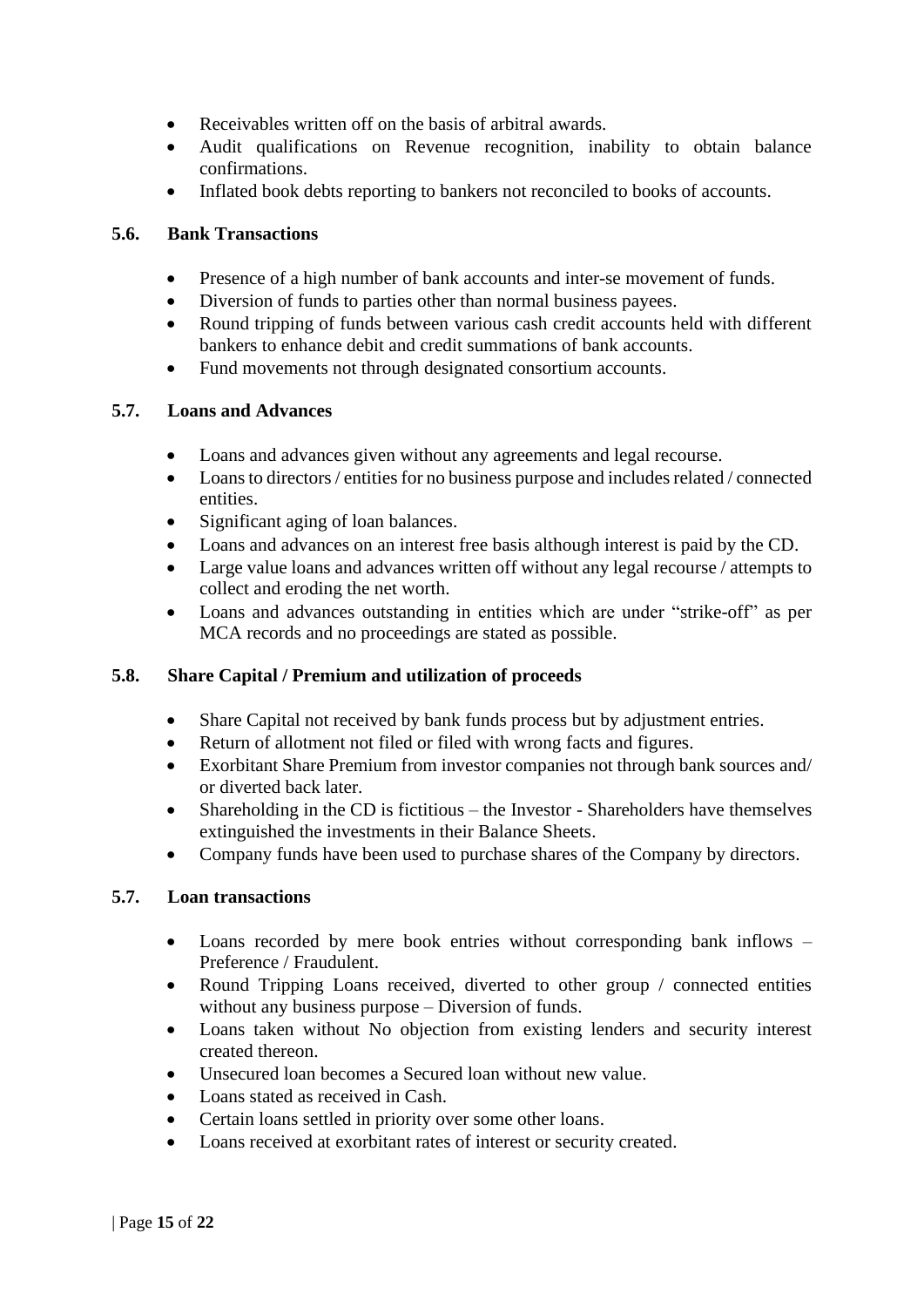- Stated as Secured loan by unregistered Memorandum of Deposit of Title Deed (MoDTD) and ante dated transactions.
- Where loans have been recognized due to invocation of Bank Guarantees (BGs), where such BGs did not reflect genuine business transactions.
- Security interests and claims recognized on basis of award by Court or Tribunal.
- Conversion of unsecured loan to secured loans in order to defraud the other secured creditors impacting the waterfall mechanism under section 53 of the Code.

#### **5.8. Payable Accounts**

- Fictitious purchases of goods and services and consequent liabilities and losses.
- Transactions especially with Related Parties not on an arms-length basis.
- Significant aging of Payables balances.
- High value Sole Selling or Purchase agents and / or related parties.
- Creditors settled directly by customers but still showing as outstanding both for receivables and payables.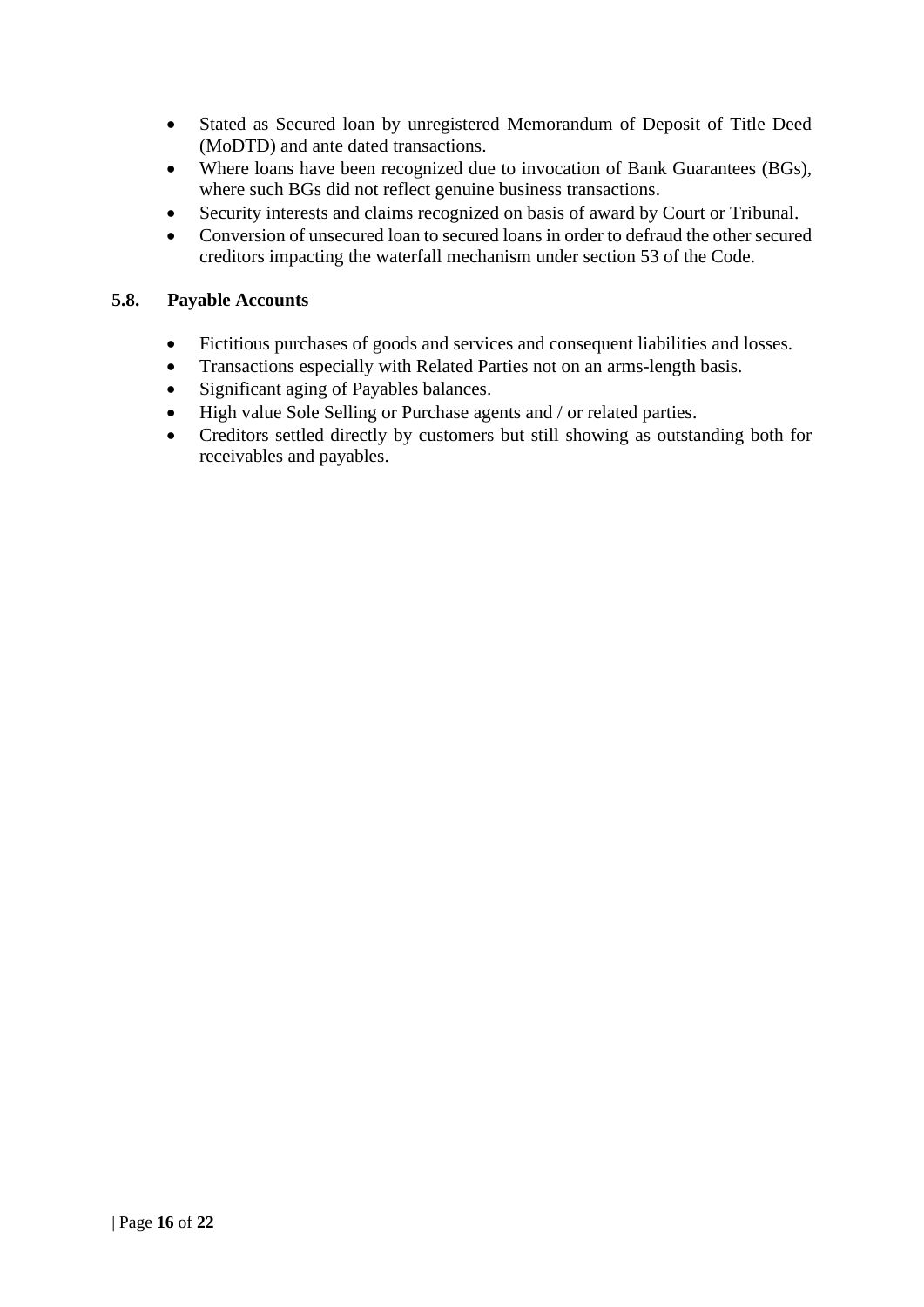#### **Chapter-6: Classification and Reporting of Frauds. (as covered under RBI Master Directions)**

6.1. The RBI had issued [Master Directions](https://www.rbi.org.in/Scripts/BS_ViewMasDirections.aspx?id=10477#MD)<sup>1</sup> to banks with a view to providing a framework to banks enabling them to detect and report frauds early and taking timely consequent actions and also to enable faster dissemination of information by RBI to banks on the details of frauds, unscrupulous borrowers and related parties, based on banks' reporting so that necessary safeguards / preventive measures by way of appropriate procedures and internal checks may be introduced and caution exercised while dealing with such parties by banks.

6.2. The Master Directions covers an illustrative list of around 42 signals also called as Early Warning Signals (EWS). The presence of one or more such EWS may indicate suspicion of fraudulent activity in a loan account and put the bank on alert regarding a weakness or wrong doing which may ultimately turn out to be fraudulent.

6.3. IP can consider these 42 EWS as listed below, as equally relevant from the perspective of Avoidance Transactions. Some of these may have already been considered in the above paragraphs of this note.

1. a) Default in undisputed payment to the statutory bodies as declared in the Annual report.

b) Bouncing of high value cheques.

- 2. Frequent change in the scope of the project to be undertaken by the borrower.
- 3. Foreign bills remaining outstanding with the bank for a long time and tendency for bills to remain overdue.
- 4. Delay observed in payment of outstanding dues.
- 5. Frequent invocation of BGs and devolvement of LCs.
- 6. Under insured or over insured inventory.
- 7. Invoices devoid of TAN and other details.
- 8. Dispute on title of collateral securities.
- 9. Funds coming from other banks to liquidate the outstanding loan amount unless in normal course.
- 10. In merchanting trade, import leg not revealed to the bank.
- 11. Request received from the borrower to postpone the inspection of the godown for flimsy reasons.
- 12. Funding of the interest by sanctioning additional facilities.
- 13. Exclusive collateral charged to a number of lenders without NOC of existing charge holders.
- 14. Concealment of certain vital documents like master agreement, insurance coverage.
- 15. Floating front / associate companies by investing borrowed money.
- 16. Critical issues highlighted in the stock audit report.
- 17. Liabilities appearing in ROC search report, not reported by the borrower in its annual report.

<sup>&</sup>lt;sup>1</sup> Reserve Bank of India, Master Directions on Frauds – Classification and Reporting by commercial banks and select FIs - RBI/DBS/2016-17/28 - DBS.CO.CFMC.BC.No.1/23.04.001/2016-17 dated 1st July, 2016 (Updated as on  $3<sup>rd</sup>$  July, 2017)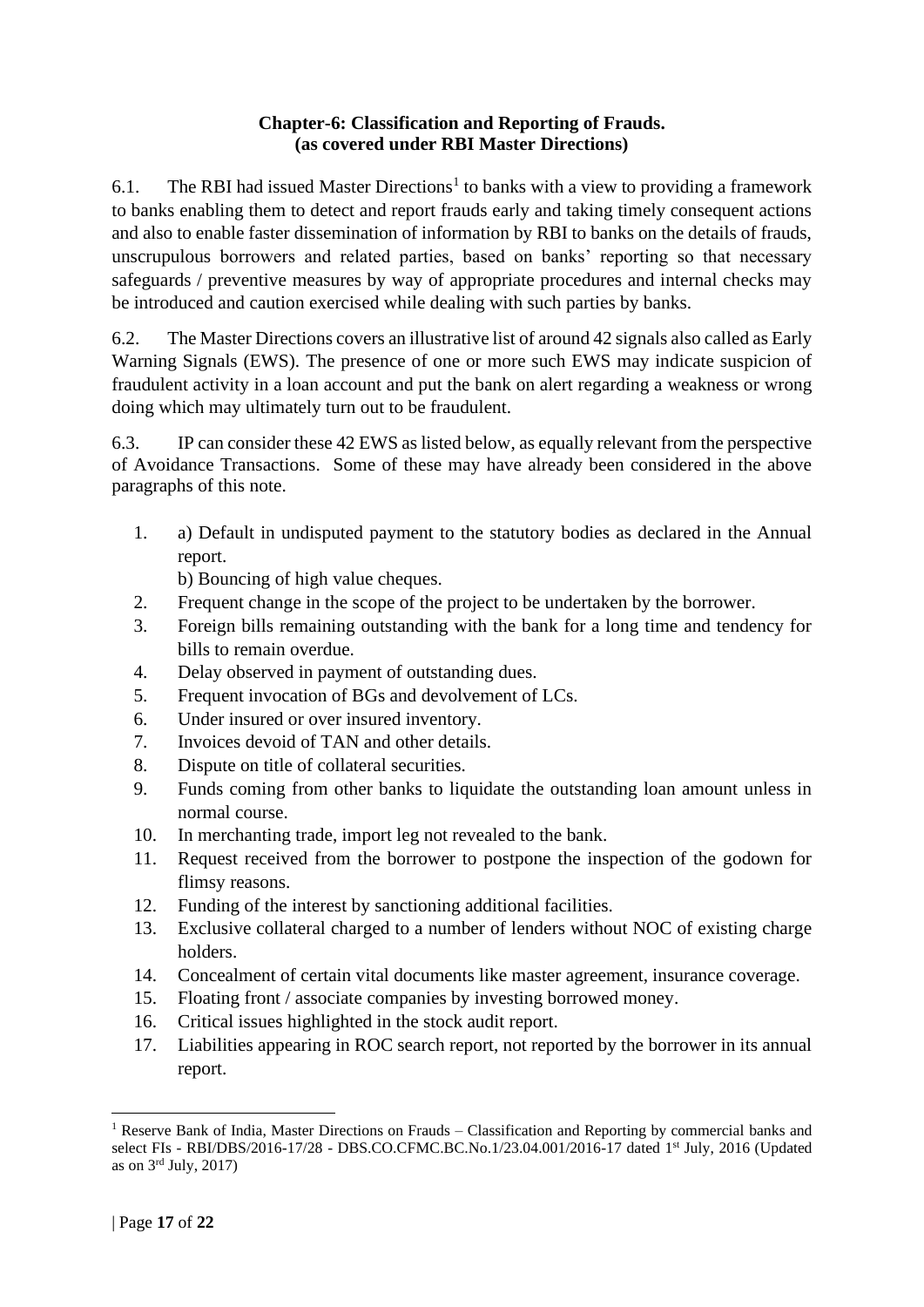- 18. Frequent request for general purpose loans.
- 19. Frequent ad hoc sanctions.
- 20. Not routing of sales proceeds through consortium member bank/ lenders to the company.
- 21. LCs issued for local trade related party transactions without underlying trade transaction
- 22. High value RTGS payment to unrelated parties.
- 23. Heavy cash withdrawal in loan accounts.
- 24. Non-production of original bills for verification upon request.
- 25. Significant movements in inventory, disproportionately differing vis-a-vis change in the turnover.
- 26. Significant movements in receivables, disproportionately differing vis-a-vis change in the turnover and/or increase in ageing of the receivables.
- 27. Disproportionate change in other current assets.
- 28. Significant increase in working capital borrowing as percentage of turnover.
- 29. Increase in Fixed Assets, without corresponding increase in long term sources (when project is implemented).
- 30. Increase in borrowings, despite huge cash and cash equivalents in the borrower's balance sheet.
- 31. Frequent change in accounting period and/or accounting policies.
- 32. Costing of the project which is in wide variance with standard cost of installation of the project.
- 33. Claims not acknowledged as debt high.
- 34. Substantial increase in unbilled revenue year after year.
- 35. Large number of transactions with inter-connected companies and large outstanding from such companies.
- 36. Substantial related party transactions.
- 37. Material discrepancies in the annual report.
- 38. Significant inconsistencies within the annual report (between various sections).
- 39. Poor disclosure of materially adverse information and no qualification by the statutory auditors.
- 40. Raid by Income tax /sales tax/ central excise duty officials.
- 41. Significant reduction in the stake of promoter /director or increase in the encumbered shares of promoter/director.
- 42. Resignation of the key personnel and frequent changes in the management.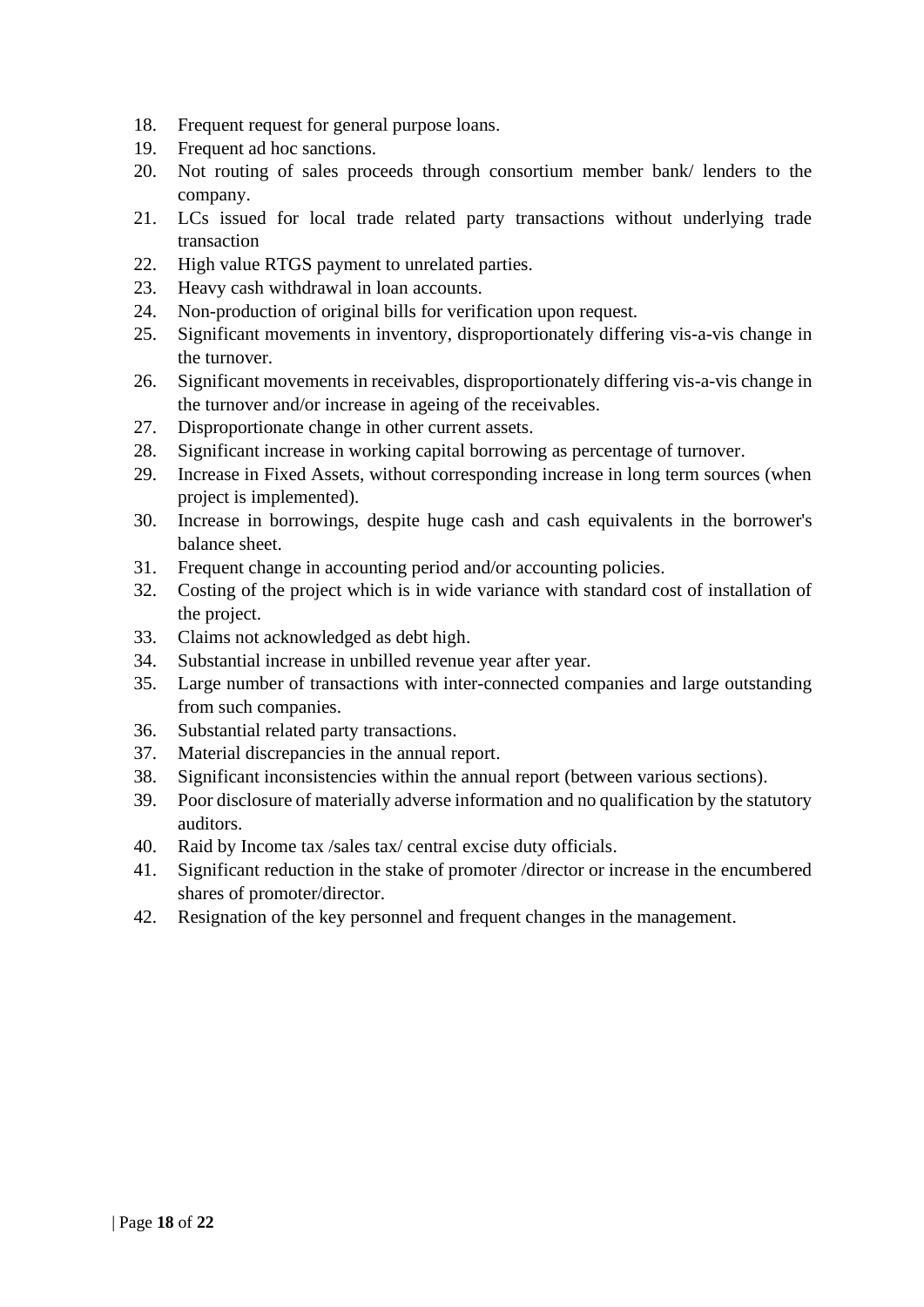# **List of provisions of Code read with Regulations made thereunder, in connection with Avoidance Transactions.**

- **Sections 25 of the Code** requires Resolution Professional (RP) to file application for avoidance of transactions in accordance with Chapter III, if any.
- **Regulation 35A of the CIRP Regulations** provide that;
	- Within 75 days of the commencement of CIRP, RP to form an opinion on preferential and other transactions.
	- Within 115 days of commencement of CIRP, RP to make a determination on preferential and other transactions.
	- Within 135 days of commencement of CIRP, RP to file applications to AA for appropriate relief.
- **Regulation 39 (2) of the CIRP Regulations** require and IP to submit to the CoC, all resolution plans which comply with the requirements of the Code and regulations made thereunder along with the details of avoidance of transactions, if any, observed, found or determined by him: -
- **Section 35 of the Code** empowers Liquidator to investigate the financial affairs of the corporate debtor to determine undervalued or preferential transactions.
- **Section 43 of the Code** [**P**referential transactions]
	- **RP or Liquidator to form opinion and apply to AA for order -**
		- Where RP or Liquidator is of the opinion that CD has **at a relevant time given** a **preference in such transaction in such manner, to any person** as referred under the this section, he shall apply to AA for avoidance of such preferential transactions for one or more of the orders as referred to in Section 44 of the Code.
	- **Manner of giving Preference**
		- **Exercise 1** Transfer of CD's Property or an interest thereof to creditor/surety/guarantor on account of CD's antecedent financial / operational debt / other liabilities (i.e. CD's prepetition obligation which existed before a CD's transfer of an interest in property).
		- The aforesaid transfer puts such creditor/surety/guarantor in a beneficial position than it would have been in the event of distribution of assets as per waterfall mechanism under section 53 of the Code.
	- **Exclusions to 'Preference'**
		- **Transfer made in the ordinary course of business / financial affairs of** CD or the transferee.
		- Any transfer creating a security interest in the property acquired by CD to the extent of;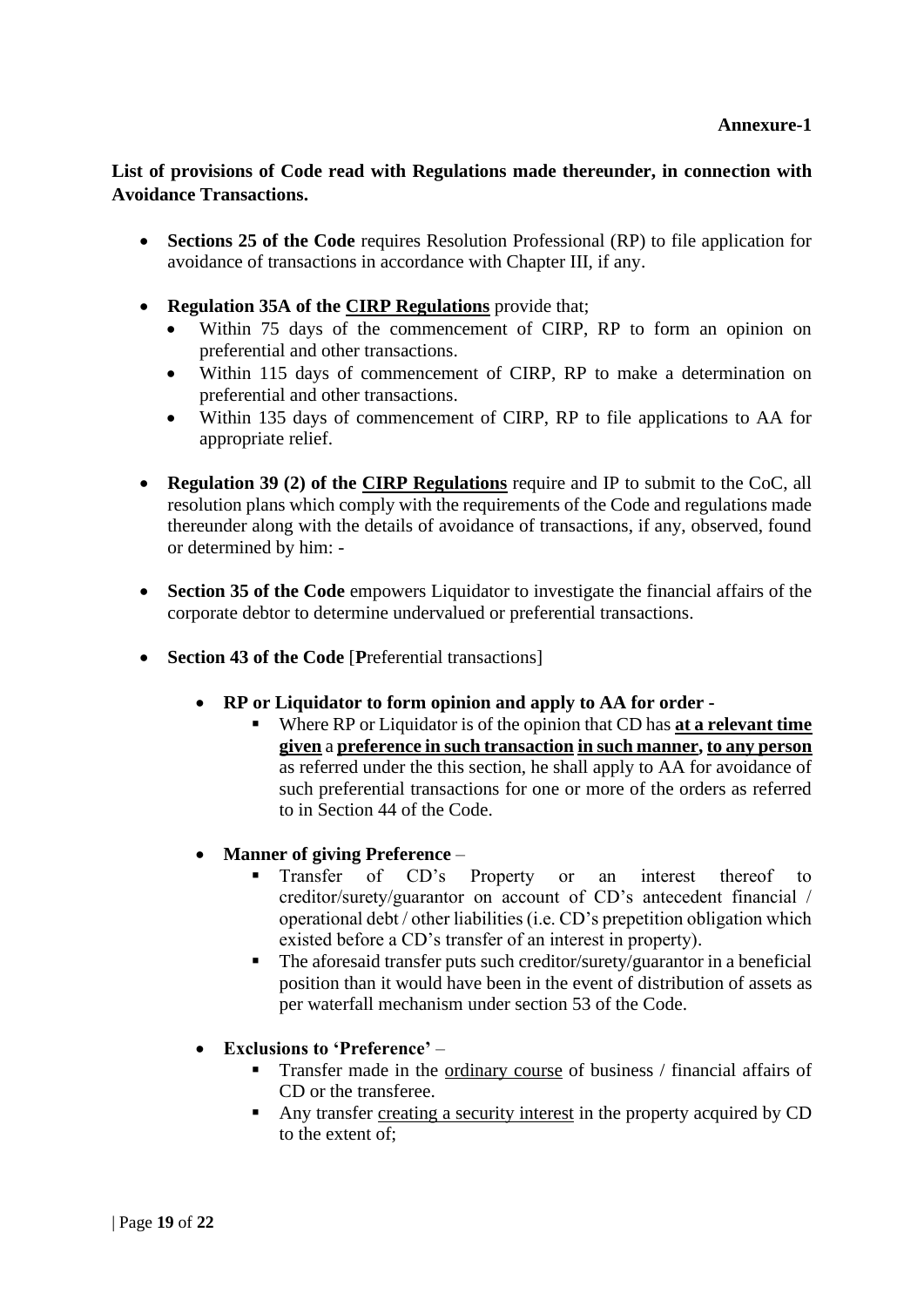- Such security interest secures a 'new value' and was given at the time of or after signing the security agreement that contains a description of such property as 'security interest' and was used by the CD to acquire such property and,
- Such transfer was registered with an IU on or before 30 days after the CD receives possessions of such property. **New Value means money or its worth in goods, services or new credit, or release by the transferee of property previously transferred to such transferee in a transaction that is neither void nor voidable by the RP or Liquidator including proceeds of such property, but does not include a financial / operational debt substituted for existing financial / operational debt.**
- Any transfer made, pursuant to order of Court, shall not preclude (i.e. prevent) such transfer to be deemed as giving of preference by CD.

# • **Relevant Time and Persons** –

- Preference given to a **related party** (other than by reasons only of being an employee), during the period of **2 years preceding the Insolvency Commencement Date (ICD).**
- Preference given to a **person other than a related party** during the period of **1 year preceding the Insolvency Commencement Date (ICD).**
- **Section 45 of the Code [Undervalued transactions]**
	- **RP or Liquidator to form opinion and apply to AA for order –**
		- Where RP or Liquidator is of the opinion that **certain transactions were made** during **the relevant period** which were **undervalued**, he shall make an application to AA **to declare such transactions** as **void** and **reverse the effect** of such transactions.
	- **Transactions to be considered as undervalued, where CD –**
		- Makes a gift to a person or,
		- Enters into a transaction with such person which involves the transfer of one or more assets of CD for a consideration the value of which is significantly less than the value of consideration provide by the CD, and
		- Such transaction has not taken place in the ordinance course of business of CD.
	- **Exclusions to 'Undervalued Transactions'**
		- **Transactions made in the ordinary course of business of CD**
	- **Relevant Time and Persons**
		- Transactions made with a **related party** within the period of **2 years preceding the Insolvency Commencement Date (ICD).**
		- Transactions made with **any person** with the period of **1 year preceding the Insolvency Commencement Date (ICD).**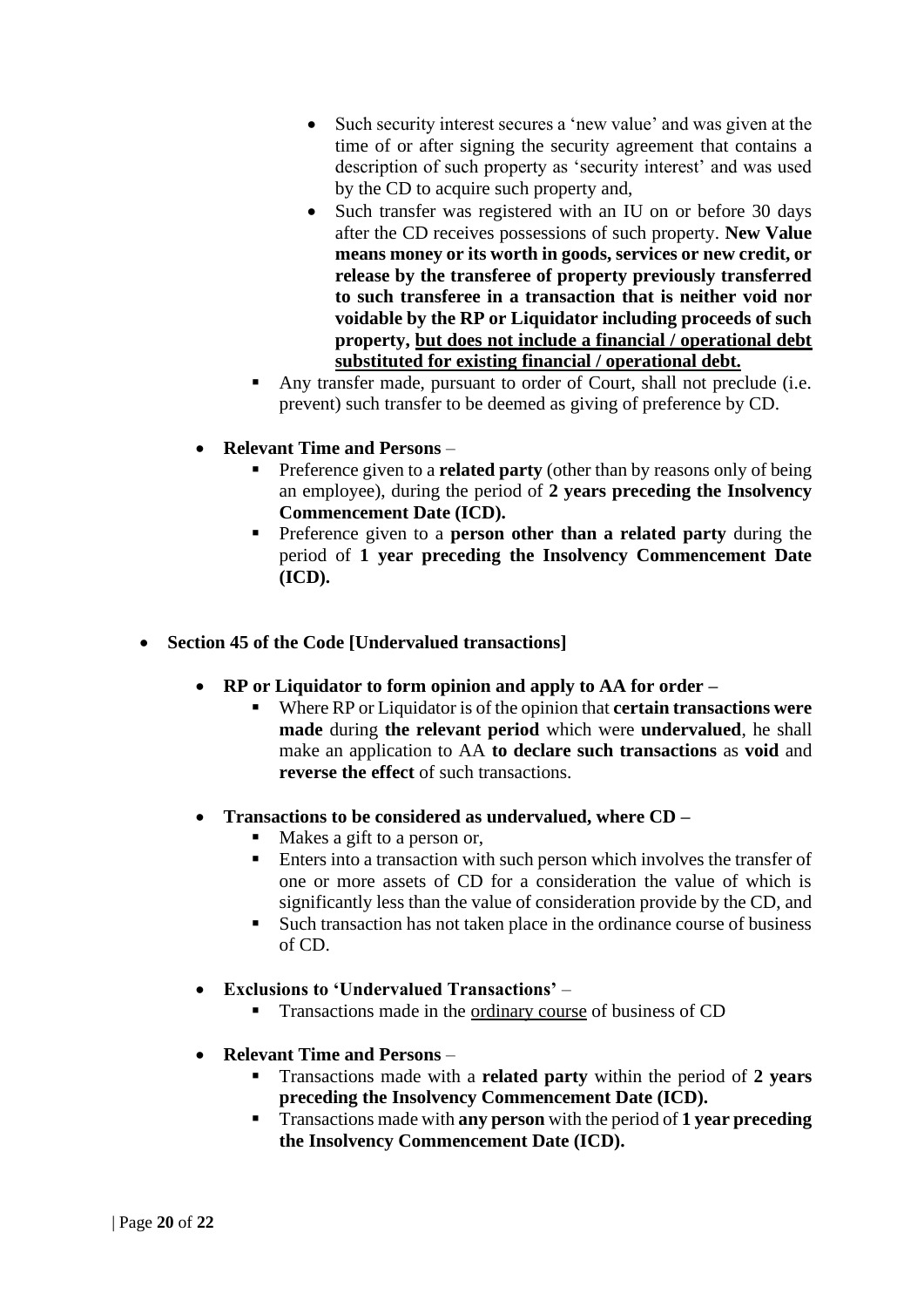- AA may require an independent expert to assess evidence relating to the value of transactions.
- **Section 50 of the Code [Extortionate credit transactions]**
	- **RP or Liquidator to form opinion and apply to AA for order –**
		- Where the CD has been a party to an extortionate credit transaction, **involving the receipt of financial or operational debt during the period within two years preceding the insolvency commencement**  date, the RP or Liquidator, may make an application for avoidance of such transaction to the AA, Adjudicating Authority **if the terms of such transaction required exorbitant payments** to be made by the corporate debtor.
	- **Exclusions –**
		- Any debt extended by any person providing financial services **which is in compliance with any law for the time being in force** in relation to such debt shall in no event be considered as an extortionate credit transaction.
	- **Circumstances in which a transactions which shall be covered** *[Specified under Regulation 5 of CIRP Regulations]* **-**
		- $\blacksquare$  A transaction shall be considered extortionate under section 50(2) where the terms:
			- require the CD to **make exorbitant payments** in respect of the credit provided; or
			- are **unconscionable under the principles of law** relating to contracts.
- **Section 66 of the Code [Fraudulent trading or wrongful trading]**
	- **RP or Liquidator to form opinion and apply to AA for order –**
		- If during the CIRP or a liquidation process, it is found that any business of the CD has been carried on with intent to defraud creditors of the CD or for any fraudulent purpose, the AA may on the application of the RP *pass an order that any persons who were knowingly parties to the carrying on of the business in such manner shall be liable to make such contributions to the assets of the CD as it may deem fit.*
		- **AA may by an order** direct that a director or partner of the CD, to make such contribution to the assets of the CD as it may deem fit, if
			- (a) before the insolvency commencement date, such director or partner knew or ought to have known that the there was no reasonable prospect of avoiding the commencement of a CIRP in respect of such CD; and
			- (b) such director or partner did not exercise due diligence in minimising the potential loss to the creditors of the CD.